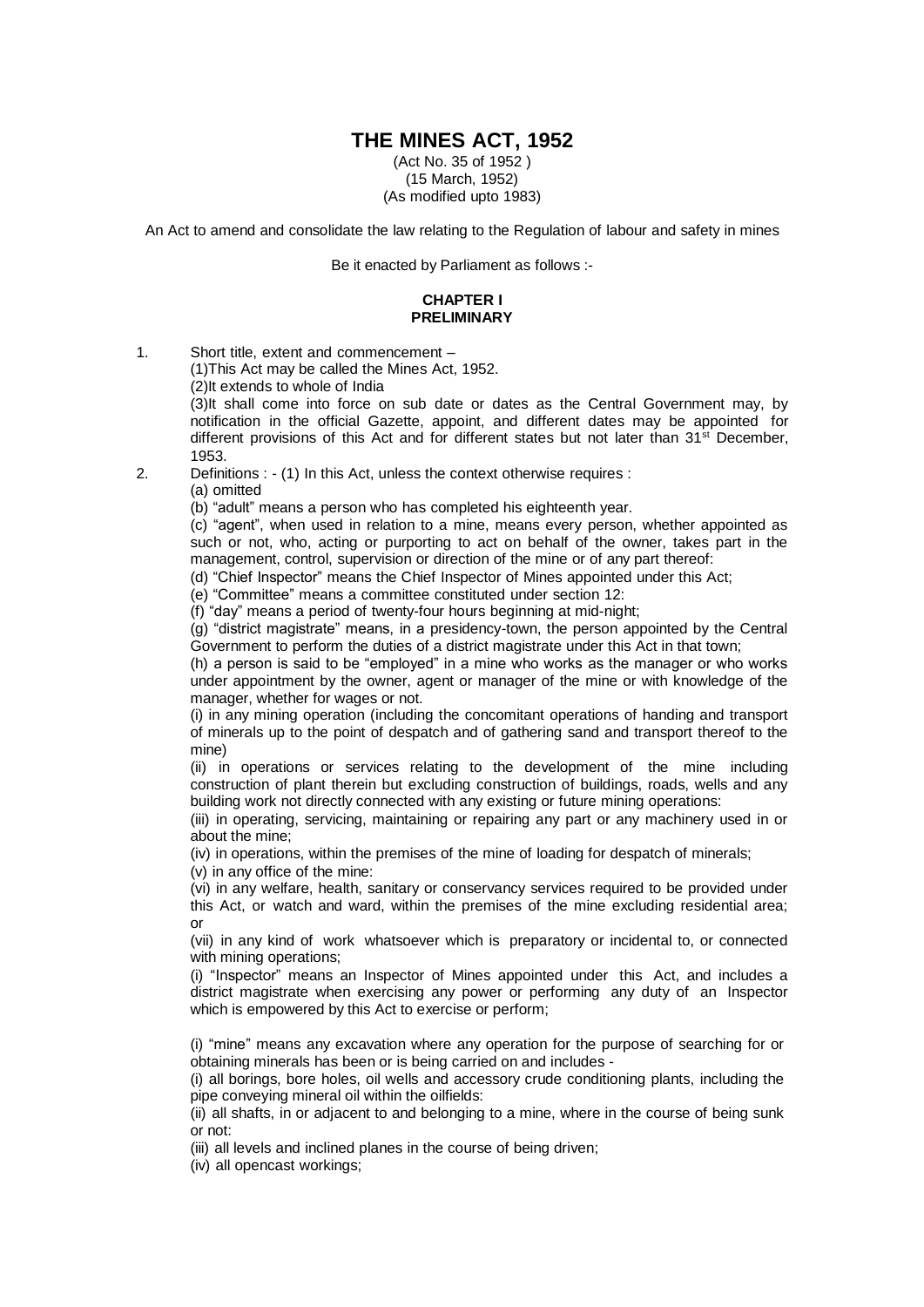(v) all conveyors or aerial ropeways provided for the bringing into or removal from a mine of minerals or other articles or for the removal of refuse therefrom;

(vi)all adits, livels, planes, machinery works, railways, tramways and sidings in or adjacent to and belonging to a mine;

(vii) all protective works being carried out in or adjacent to a mine;

(viii) all workshop and store situated within the precincts of a mine and the same management and used primarily for the purposes connected with that mine or a number of mines under the same management;

(ix) all power stations, transformer sub-stations converter stations : rectifier stations and accumulator storage stations for supplying electricity solely or mainly for the purpose of working the mine or a number of mines under the same management;

(x) any premises for the time being used for depositing sand or other material for use in a mine or for depositing refuse from a mine or in which any operations in connection with such and refuse or other material is being carried on, being premises exclusively occupied by the owner of the mine:

(xi) any premises in or adjacent to and belonging to a mine or which any process ancillary to the getting, dressing or operation for sale of minerals or of coke is being carried on;

(jj) "minerals" means all substances which can be obtained from the earth by mining, digging, drilling, dredging, hydraulicing, quarrying, or by any other operation and includes mineral oils (which in turn include natural gas and petroleum):

 $(iii)$ 

(k) "office of the mine" means any office at the surface of the mine concerned;

(kk) "Open cast working" means a quarry, that is to say an excavation where any operation for the purpose of searching for or obtaining minerals has been or is being carried on, not being a shaft or an excavation which extends below superjacent ground.

(i) "owner" when used, in relation to a mine, means any person who is the immediate proprietor or lessee or occupier of the mine or of any part thereof and in the case of a mine the business whereof is being carried on by liquidator or receiver, such liquidator or receiver but does not include a person who merely receives a royalty rent or fine from the mine, subject to any lease grant or licence for the working thereof, or is merely the owner of the soil and not interested in the minerals of the mine; but (any contractor or sublessee for the working of a mine or any part thereof shall be subject to this Act in like manner as if he were an owner, but not so as to exempt the owner from any liability;

(m) "Prescribed" means prescribed by rules, regulation or byelaws, as the case may ;

(n) "qualified medical practitioner" means a medical practitioner who possesses any recognised medical qualification as defined in clause (h) of section 2 of the Indian Medical Council Act, 1959 and who is enrolled on a state medical register as defined in clause (k) of that section:)

(o) "regulations" "rules" and "bye-laws" means respectively regulations, rules and byelaws made under this Act;

(p) where work of the same kind is carried out by two or more sets of persons working during different periods of the day each of such sets is called a "relay" (and each of such periods is called a "shift",)

(pp)"reportable injury" means any injury other than a serious bodily injury which involves, or in all probability will involve, the enforced absence of the injured persons from work for a period of seventy-two hours or more.

(q) "serious bodily injury" means any injury which involves; or in probability will involve the permanent loss of any part or section of a body or the use of any part or section of a body, or the permanent loss of or injury to the sight or hearing or any permanent physical incapacity or the fracture of any bone or one or more joints or bones of any phalanges of hand or foot.

(r) "week" means a period of seven days beginning at midnight on Saturday night or such other night as may be approved in writing for a particular area by the Chief Inspector or an Inspector.

(2) A person working or employed or employed in or in connection with a mine is said to be working or employed –

(a) "below ground" if he is working or employed –

- (i) in a shaft which has been or is in the course of being sunk; or
- (ii) in any excavation which extends below superjacent ground; and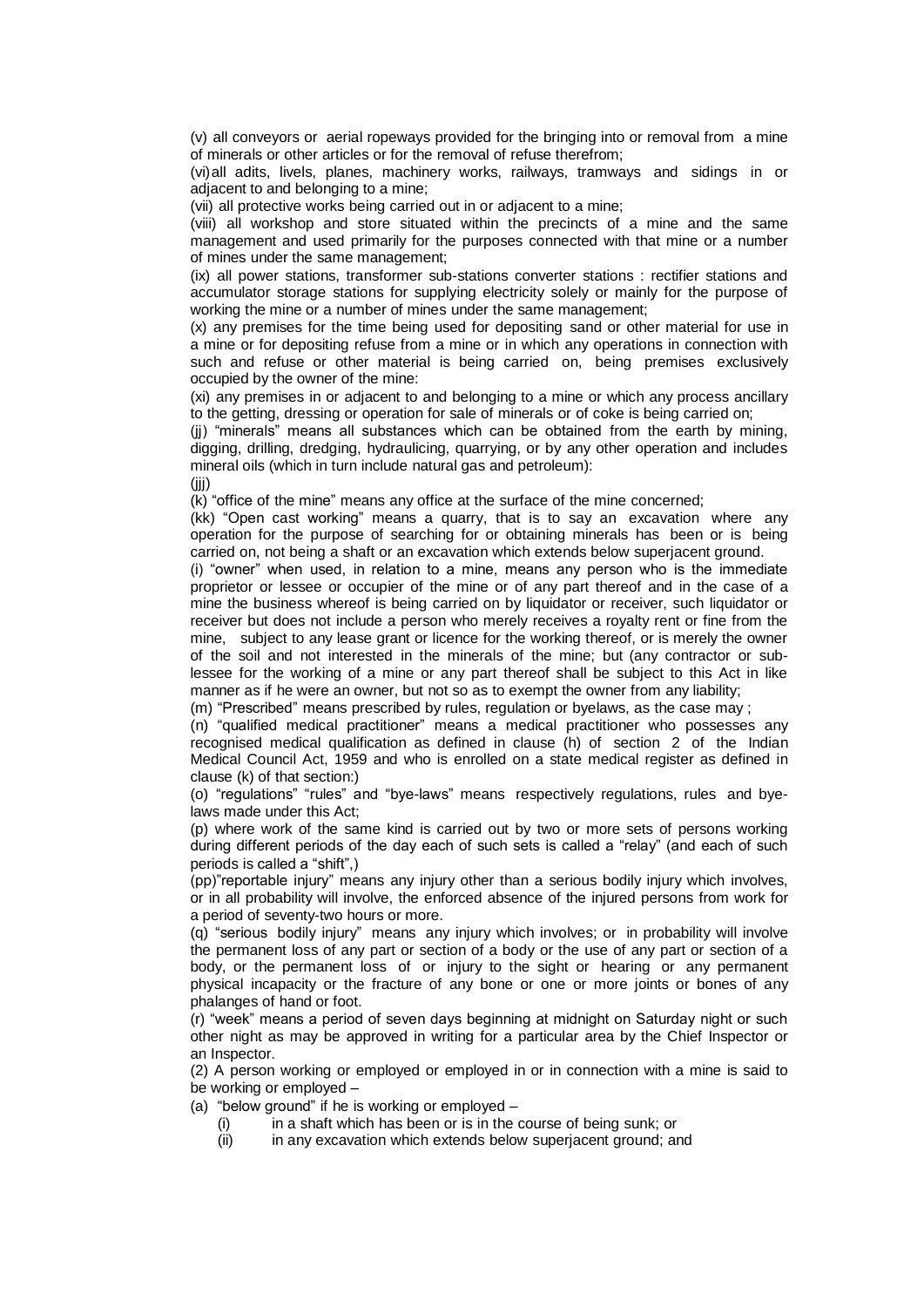(b) "above ground" if he is working in open cast working or any other manner not specified in clause (a)

3. (1) Act not apply in certain cases – The provisions of this Act, except those contained in

sections 7,8,9, 40,45 and 46 shall not apply to  $-$ 

(b) any mine or part thereof in which excavation is being made for prospecting purposes only and not for the purpose of obtaining minerals for use or sale :

Provided that –

(i)not more than twenty persons are employed on any one day in connection with any such excavation.

(ii) the depth of the excavation measured from its highest to its lowest point nowhere exceeds six, metres or, in the case of an excavation for coal fifteen metres: and

(iii) no part of such excavation extends below superjacent ground; or

(b) any mine engaged in the extraction of kankar, murrum laterite, boulder, gravel, shingle, ordinary sand (excluding moulding sand, glass sand and other mineral sands), ordinary clay (excluding kaolin, china clay, white clay or fire clay), building stone, slate, road metal, earthy fullers earth, marl chalk and lime stone.

Provided that –

(i) the working do not extend below superjacent ground: or

(ii)where it is an open cast working –

(a) the depth of the excavation measured from its highest to its lowest point nowhere exceeds six metres;

(b) the number of persons employed on any one day does not exceed fifty; and

(c) explosives are not used in connection with the excavation.

(2) Notwithstanding anything contained in sub-section (1) the Central Government may, if it is satisfied that, having regard to the circumstances obtaining in relation to mine or part thereof or ground or class of mines, it is necessary or desirable so to do by notification in the official Gazette, declare that any of the provisions of this Act, not set out in subsection (10, shall apply to any such mine or part thereof or group of class of mines or any class of persons employed therein.

(3) Without prejudice to the provisions contained in sub-section (2), if at any time any of the conditions specified in the provision to clause (a) or clause (b) of sub-section (1) is not fulfilled in relation to any mine referred to in that sub-section the provisions of this Act not get out in sub-section (1), shall become immediately applicable, and it shall be the duty of the owner, agent or manager of the mine to inform the prescribed authority in the prescribed manner and within the prescribed time about the non-fulfilment.

(4) Reference to time of day – In this Act, reference to time of day are reference to Indian standard time, being five and a half hours ahead of Green which mean time:

Provided that, for any area in Indian standard time is not ordinarily observed, the Central Government may make rules –

- (a) specifying the area;
- (b) defining the local mean time ordinarily observed therein; and
- (c) permitting such time to be observed in all or any of the mines situated in the area.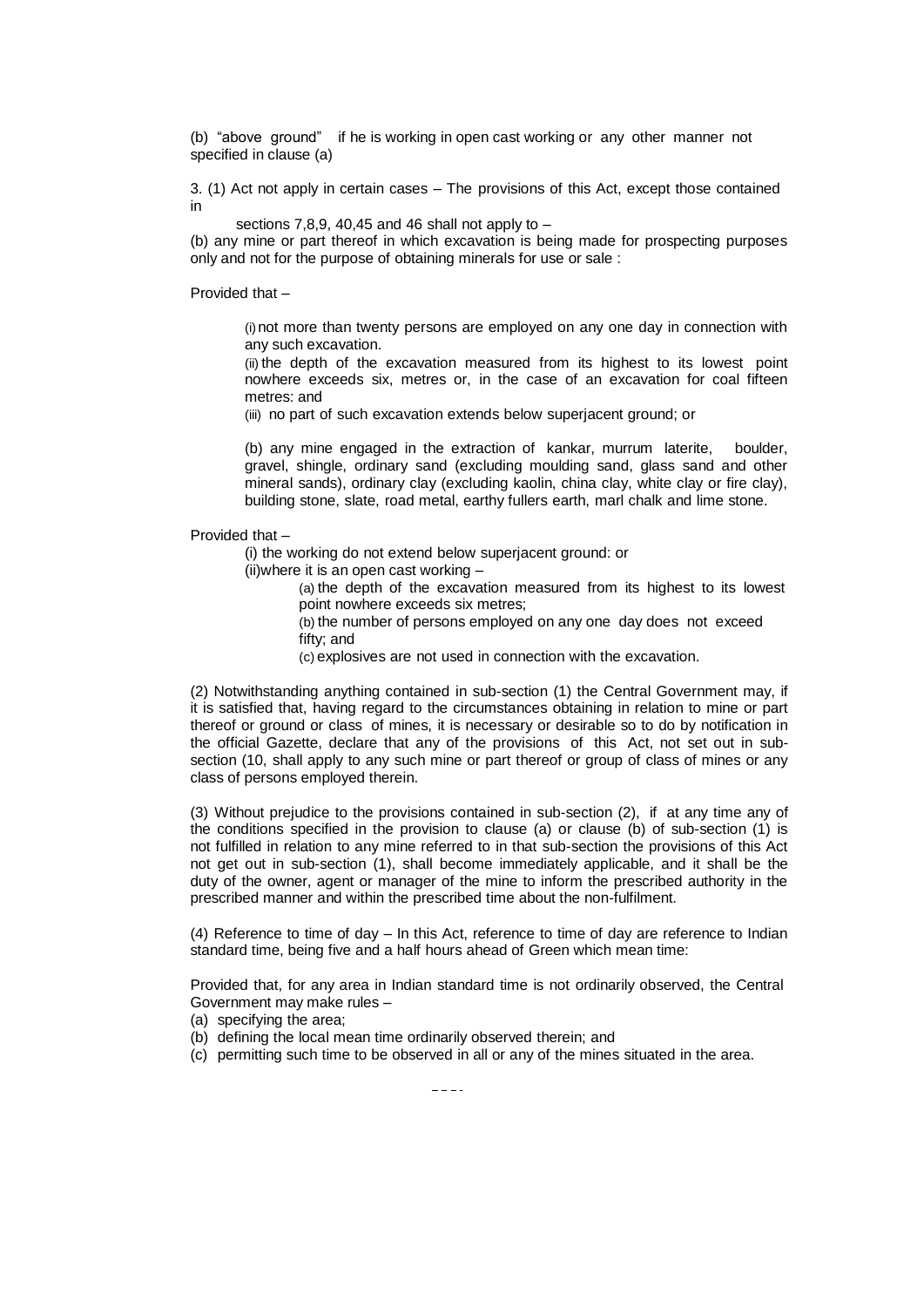## **CHAPTER - II**

## **INSPECTORS AND CERTIFYING SURGEONS**

5. (1) Chief Inspector and Inspector - The Central Government may, by notification in the official Gazette, appoint such a person as possesses the prescribed qualifications to be Chief Inspector of mines for all the territories to which this Act extends and such persons as possess the prescribed qualifications to be Inspectors of Mines subordinate to the Chief Inspector.

(2) No person shall be appointed to be Chief Inspector or an Inspector, or having been appointed shall continue to hold such office, who is or becomes directly or indirectly interested in any mine or mining rights in India.

(3) The District Magistrate may exercise the powers and perform the duties of an Inspector subject to the general or special orders of the Central Government:

Provided that nothing in this sub-section shall be deemed to empower a District Magistrate to exercise any of the Powers conferred by section 22 or section 22A or section 61.

(4) The Chief Inspector and all Inspectors shall be deemed to be public servant within the meaning of the Indian Penal Code.

6. (a) Functions of inspectors - The Chief Inspector may, with the approval of the Central Government and subject to such restrictions or conditions as he may think fit to impose, by order in writing: authorise any Inspector named or any class of Inspectors specified in the order to exercise such of the powers of the Chief Inspector under this Act (other than those relating to appeals) as he may specify.

(2) The Chief Inspector may by order in writing, prohibit or restrict the exercise by any Inspector named or any class of Inspectors specified in the order of any power conferred on Inspectors under this Act.

(3) Subject to the other provisions contained in this section, the Chief Inspector shall declare the local area or areas within which or the group or class of mines with respect to which Inspector shall exercise their respective powers.

7. (1) Powers of Inspectors of Mines – The Chief Inspector and any Inspector may – (a)make such examination and inquiry as he thinks fit, in order to ascertain whether the provisions of this Act and of the regulations, rules and bye-laws and of any orders made there under are observed in the case of any mine;

(b) with such assistants, if any, as he thinks fit, inspect and examine any mine or any part thereof at any time by day or night:

Provided that the power conferred by this clause shall not be exercise in such a manner as unreasonably to impede or obstruct the working of mine.

(c) examine into, and make inquiry respecting, the state and condition of any mine, or any part thereof, the ventilation of the mine, the sufficiency of the bye-laws for the time being in force relating to the mine and all matters and things connected with or relating to the health, safety and welfare of the persons employed in the mine, and take whether on the precincts of the mine or elsewhere statements of any person which he may consider necessary for carrying out the purpose of this Act;

(d) exercise such other powers as may be prescribed by regulation made by the Central Government in this behalf.

Provided that no person shall be compelled under this sub-section to answer any question or make any statement tending to incriminate himself,

(2) The Chief Inspector and any Inspector may, if he has reason to believe as a result of any inspection examination or inquiry under this section, that an offence under this Act has been or is being committed, search any place and take possession of any material or any plane section register other records appertaining to the mine and the provisions of the Code of Criminal Procedure 1973 shall, so far as may be applicable, applied to any search or seizure made under this Act as to apply to any search or seizure made under the authority of a warrant issued under section 94 of the code.

8. Powers of special officers to enter, measure, etc. –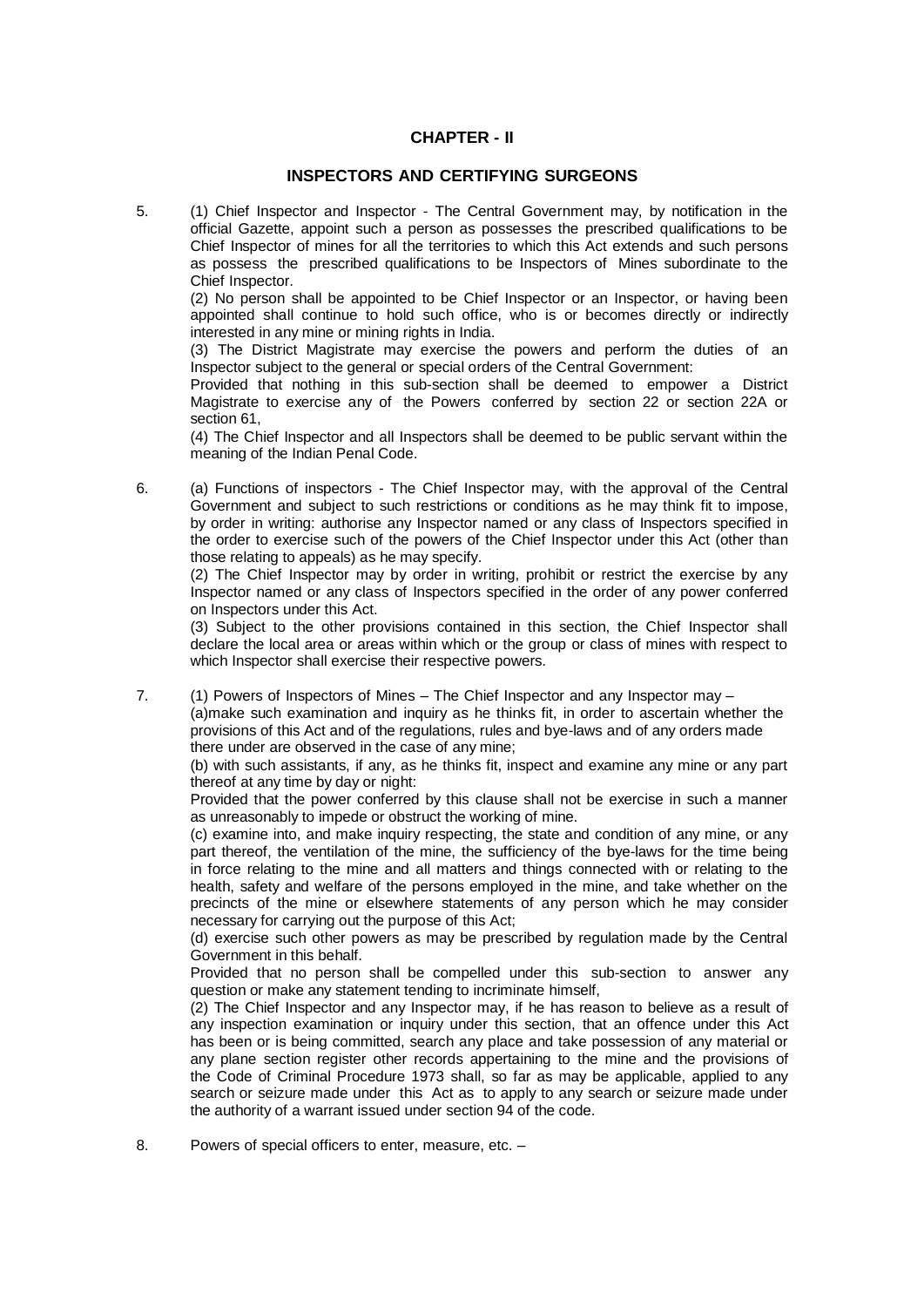Any person in the service of Government duly authorised in this behalf by a special order in writing of the Chief Inspector or of an Inspector may, for the purpose of surveying leveling or measuring any mine; or any output therefrom after giving not less than three days' notice to the manager of such mine, enter the mine and may survey, level or measure, the mine or any part thereof or any output therefrom after giving not less than three days' notice to the manager of such mine, enter the mine and may survey, level or measure, the mine or any part thereof or any output therefrom at any time by day or night:

Provided that, where in the opinion of the Chief Inspector or of an Inspector an emergency exists, he may by order in writing, authorise any such person to enter the mine for any of the aforesaid purpose without giving any such notice.

9. Facilities to be afforded to inspectors – Every owner, agent and manager of a mine shall afford the Chief Inspector and every Inspector and every person authorised under section 8 all reasonable facilities for making any entry, Inspection; survey, measurement, examination or inquiry under this Act.

"6A. Facilities to be provided for occupational health survey-

(i) The Chief Inspector or an Inspector or other officer authorised by him in writing in this behalf, may at any time during the normal working hours of the mine or at any time by day or night as may be necessary undertake safety and occupational health survey in a mine after giving notice in writing to the manager of the mines and the owner, agent or manager of the mine shall afford all necessary facilities (including facilities for the examination and testing of plant and machinery for the collection of samples and other data pertaining to the survey and for the transport and examination of any persons employed in the mine chosen for the survey) to such Inspector or officer.

(2) Every person employed in a mine who is chosen for examination in any safety and occupational health survey under sub-section (10 shall present himself for such examination and at such place as may be necessary and shall furnish all information regarding his work and health in connection with the said survey.

(3) The time spent by any person employed in a mine who is chosen for examination in the safety and occupational health survey, shall be counted towards his working time, so however that any overtime shall be paid at the ordinary rate of wages.

Explantion: For the purpose of this sub-section, "ordinary rate of wages" means the basic wages plus any dearness allowance and underground allowance and compensation in case including such compensation, if any accruing through the free issue of foodgrains and edible oils as persons employed in a mine may, for the time being, be entitled to, but does not include a bonus (other than a bonus given as incentive for production) or any compensation accruing through the provision of amenities such as free housing, free supply of coal, medical and educational facilities, sickness allowance, supply of kerosen oil baskets, tools and uniforms.

(4) Any person who, on examination under sub-section (2) is found medically unfit to discharge the duty which he was discharging in a mine immediately before such presentation shall be entitled to undergo medical treatment at the cost of the owner, agent and manager with full wages during the period of such treatment.

(5) If, after the medical treatment, the person referred to in sub-section (4) is declared medically unfit to discharge the duty which he was discharging in a mine immediately before absenting himself from the said examination and such unfitness is directly describable to his employment in the mine before such presentation, the owner, agent and manager shall provide such person with an alternative employment in the mine for which he is medically fit :

Provided that where no such alternative employment is immediately available, such person shall be paid by the owner, agent and manager disability allowance determined in accordance with the rates prescribed in this behalf;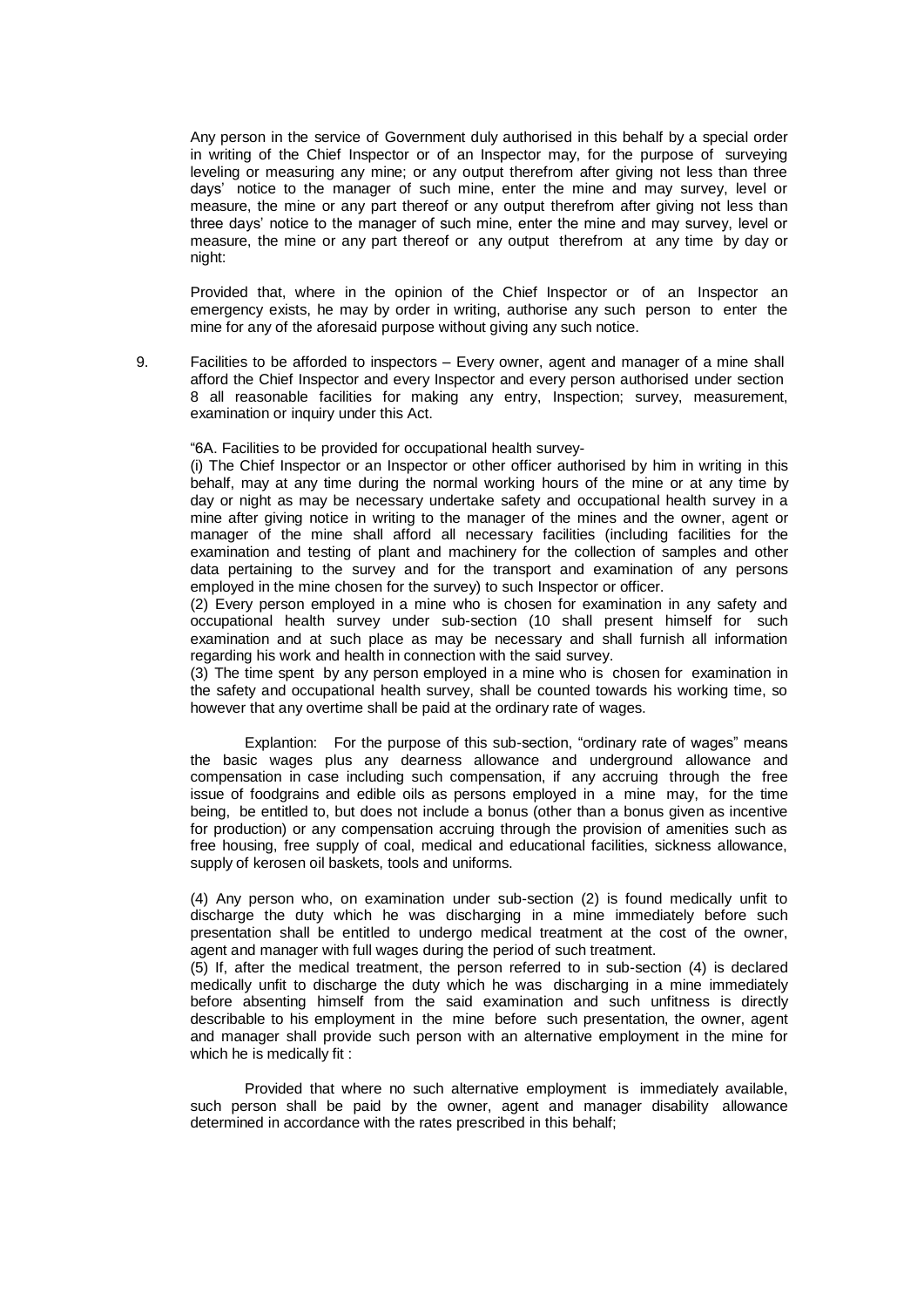Provided further that where such person decides to leave his employment in the mine, he shall be paid by the owner, agent and manager a lump sum amount by way of disability compensation determined in accordance with the rates prescribed in this behalf.

(6) The rates under the provision sub-section (5) shall be determined having regard to the monthly wages of the employees, the nature of disabilities and other related factors."

10. Secrecy information obtained :--

(1) All copies of, and extracts from registers or other record appertaining to any mi9ne and all other information acquired by the Chief Inspector or an Inspector or by any one assisting him, in the course of the inspection or survey of any mine under this Act or acquired by any person authorised under section 8 or section 9A in the exercise of his duties thereunder, shall be regarded as confidential and shall not be disclosed to any person or authority unless the Chief Inspector or the Inspector considers disclosure necessary to ensure the health, safety or welfare of any person employed in the mine or any other mine adjacent thereof.

(2) Nothing in sub-section (1) shall apply to the disclosure of any such information (if so required) to –

- "(a) any court;
- (b) a Committee or court of inquiry constituted or appointed under section 12 or section 24, as the case may be:
- (c) an official supervisor or the owner, agent or manager of the concerned mine:
- (d) a Commissioner for workmen's compensation appointed under the Workmen's Compensation Act, 1923;
- (e) the Controller Indian Bureau of Mines.
- (f) any registered or recognised trade union;
- (g) such other officer, authority and organisation as may be specified in this behalf by the Central Government."
- (3) If the Chief Inspector, or an Inspector or any other person referred to in sub-section

(1) discloses contrary to the provisions of this section, any such information as aforesaid without the consent of the Central Government, he shall be punishable with imprisonment for a term which may extend to one year, or with fine, or with both.

(4) No court shall proceed to the trial of any offence under this section except with the previous sanction of the General Government.

## 11. Certifying Surgeons :--

(1) The Central Government may appoint qualified medical practitioners to be certifying surgeons for the purpose of this Act within such local limits or for such mine or class or description of mines as it may assign to them respectively.

(2) Subject to such conditions as the Central Government may think fit to impose, a certifying surgeon may, with the approval of the Central Government, authorise any qualified medical practitioner to exercise all or any of his powers under this Act for such period as the certifying surgeon may specify, and references to a certifying surgeon shall be deemed to include references to any qualified medical practitioner when so authorise.

(3) No person shall be appointed to be or authorised to exercise the powers of certifying surgeon, or, having been so appointed or authorised, continue to exercise such powers, who is or becomes the owner, agent or manager of a mine, or is or becomes directly or indirectly interested therein, or in any process or business carried on therein or in any patent or machinery connected therewith, or is otherwise in the employment of the mine.

(4) The certifying surgeon shall carry out such duties as may be prescribed in connection with --

(a) \*\*\*

- (b) the examination of persons engaged in a mine in such dangerous occupations or processes as may be prescribed:
- (c) the exercise of such medical supervision as may be prescribed for any mine or class or description of mines where-

(i) cases of illness have occurred which it is reasonable to believe are due to the nature of any process carried on or other conditions of work prevailing in the mine.

 $(ii)$  \*\*\*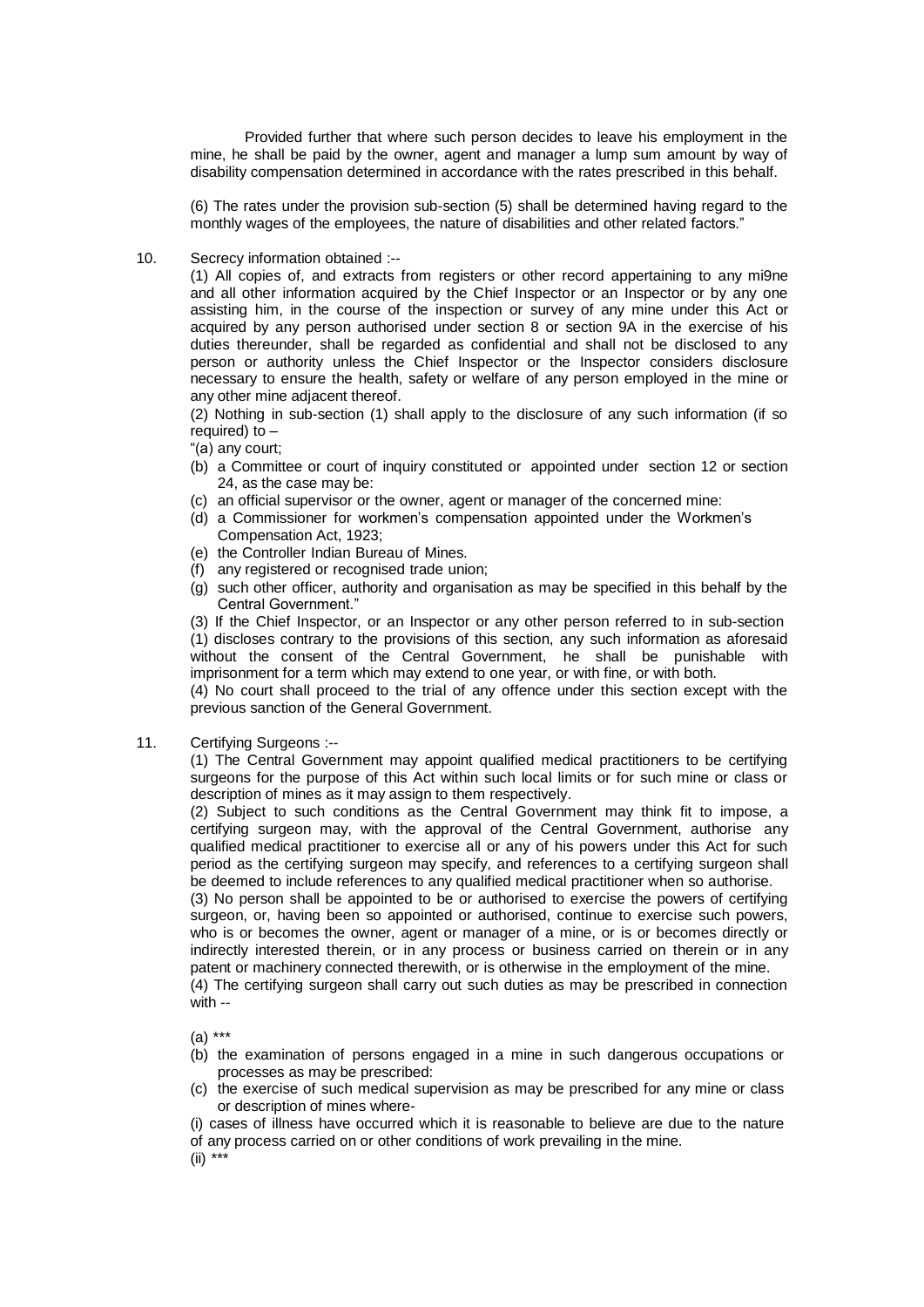$\omega \equiv \omega$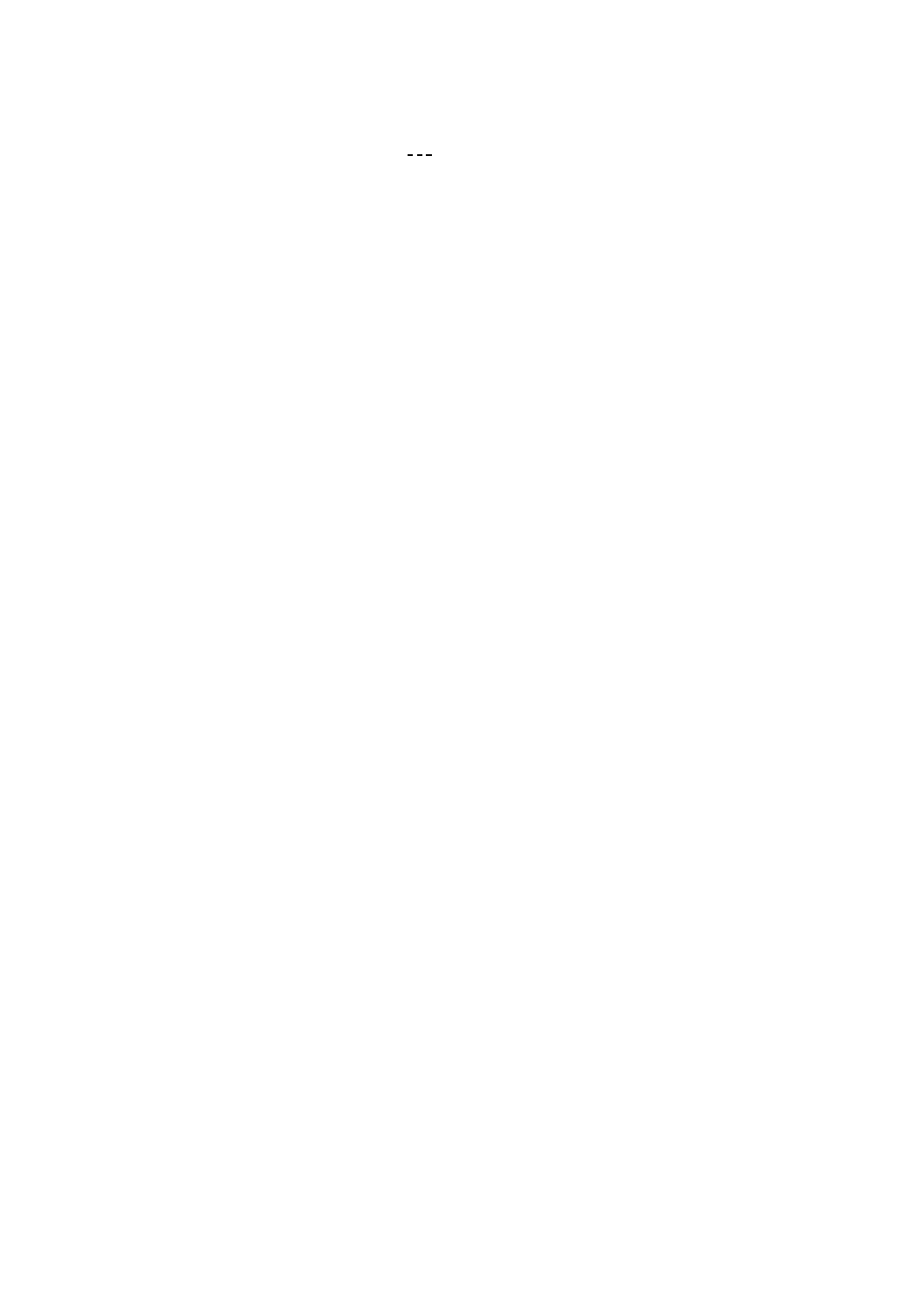## **CHAPTER – III**

## **'COMMITTEES'**

12. Committees :-

(1) The Central Government shall, with effect from such date as that Government may by notification in the official Gazette, specify in this behalf constitute for the purposes of this Act, a Committee consisting of -

- (a) a person in the service of the Government, not being the Chief Inspector or an Inspector, appointed by the Central Government to as Chairman:
- (b) the Chief Inspector of mines;
- (c) two persons to represent the interests of miners appointed by the Central Government;
- (d) two persons to represent the interests of owners of mines appointed by the Central Government;
- (e) two qualified mining engineers not directly employed in the mining industry, appointed by Central Government : Provided that one at least of the persons appointed under clause (c) shall be for representing the interests of workers in coal mines and one at least of the persons appointed under clause (d) shall be for representing the interests of owners of coal mines.

(2) Without prejudice to generality of sub-section(1), the Central Government may constitute one or more Committees to deal with specific matters relating to any part of the territories to which this Act extends or to a mine or a group of mines and may appoint members thereof and the provisions of sub-section(1) (except the provision thereto) shall apply for the constitution of any Committee under this sub-section as they apply for the constitution of a Committee under that sub-section.

(3) No act or proceeding of a Committee shall be invalid by reason only of the existence of any vacancy among its members or any defect in the constitution thereof.

- 13. Functions of the committee
	- (1) The Committee constituted under sub-section (1) of section 12 shall
		- (a) consider proposal for making rules and regulations under this Act and make appropriate recommendations to the Central Government;
		- (b) enquiry into such accidents or other matters as may be referred to it by the Central Government from time to time and make reports thereon; and
		- (c) subject to the provisions of such-section(2), hear and decide any appeals or objections against notices or orders under this Act or the regulations, rules or byelaws thereunder as are required to be referred to it by this Act or as may be prescribed.

(2) The Chief Inspector shall not take part in the proceedings of the Committee with respect to any appeal or objection against an order on notice made or issued by him or act in relation to any matter pertaining to such appeal or objection as a member of the Committee.

14. Powers, etc. of the Committees –

(1) A Committee constituted under section 12 may exercise such of the powers of an Inspector under this Act as it thinks necessary or expedient to exercise for the purposes of discharging its functions under this Act.

(2) A committee constituted under section 12 shall, for the purposes of discharge its functions have the same powers as are vested in a court under the Code of Civil Procedure, 1908 when trying a suit in respect of the following matters, namely :--

- (a) discovery and inspections;
- (b) enforcing the attendance of any person and examining him on oath;
- (c) compelling the production of documents; and
- (d) such other matters as may be prescribed."
- 15. Recovery of expenses –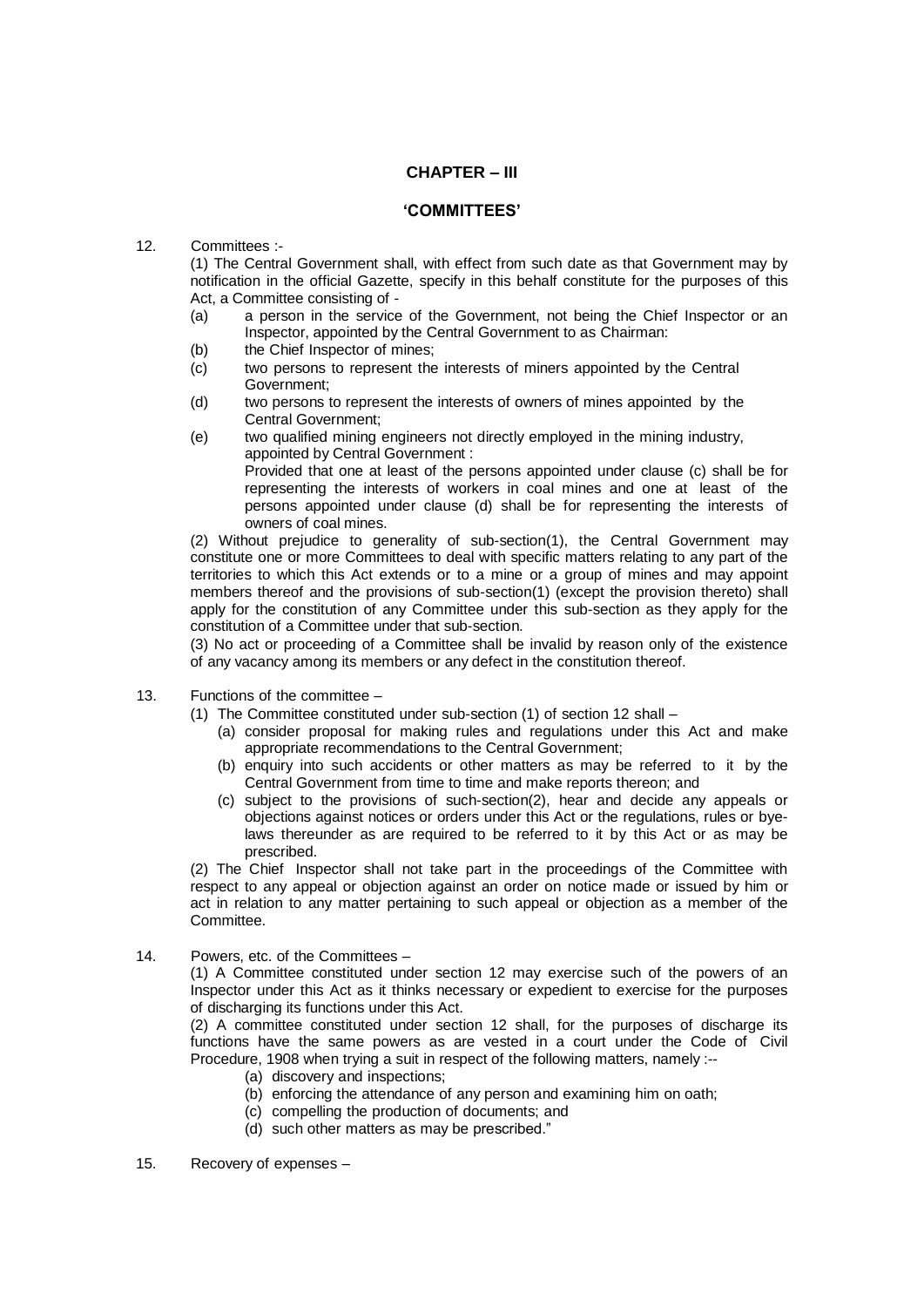The Central Government may direct that the expenses of any inquiry conducted by a committee constituted under section 12 shall be borne in whole or in part by the owner or agent of the mine concerned, and the amount so directed to be paid may, on application by the Chief Inspector or an Inspector or to a magistrate having jurisdiction at the place where the mine is situated or where such owner or agent is for the time being resident, be recovered by the distress and sale of any movable property within the limits of the magistrates jurisdiction belonging to such owner or agent.

Provided that the owner or his agent has not paid the amount within six weeks from the date of receiving the notice from the Central Government or the Chief Inspector of Mines.

## **CHAPTER - IV**

## **MINING OPERATIONS AND MANAGEMENT OF MINES**

- 16. Notice to be given of mining operations
	- (1) The owner, agent or manager of a mine shall, before the commencement of any mining operation, give to the Chief Inspector, the Controller, Indian Bureau of Mines and the District Magistrate of the district in which the mine is situated, notice in writing in such form and containing such particulars relating to the mine, as may be prescribed.
	- (2) Any notice given under sub-section (1) shall be so given as to reach the persons concerned at least one month before the commencement of any noting operation.
- 17. (1) Managers- Save as may be otherwise prescribed, every mine shall be under a sole manager who shall have the prescribed qualifications and the owner or agent of every mine shall appoint a person having such qualifications to be the manager:

Provided that the owner or agent may appoint himself as manager if he possesses the prescribed qualifications.

(2) Subject to any instruction given to him by or on behalf of the owner or agent of the mine, the manager shall be responsible for the overall management, control, supervision and direction of the mine and all such instructions when given by the owner or agent shall be confirmed in writing forthwith.

(3) Except in case of an emergency, the owner or agent of a mine or anyone on his behalf shall not give otherwise than through the manager, instructions affecting the fulfilment of his statutory duties, to a persons, employed in a mine, who is responsible to the manager.

- 18. Duties and responsibilities of owners, agents and managers :-
	- (1) the owner and agent of every mine shall each be responsible for making financial and other provisions and for taking such other steps as may be necessary for compliance with the provisions of this Act and the regulations, rules, bye-laws and orders made thereunder.
	- (2) The responsibility in respect of matters provided for in the rules made under clauses (d), (e) and (p) of section 58 shall be exclusively carried out by the owner and agent of the mine and by such person (other than the manager) whom the owner or agent may appoint for securing compliance with the aforesaid provisions.
	- (3) If the carrying out of any instructions given under sub-section (2) or given otherwise than through the manager under sub-section(3) of section 17 results in the contravention of the provisions of this Act or of the regulations, rules, bye-laws or orders made thereunder, every person giving such instructions shall also be liable for the contravention of the provision concerned.
	- (4) Subject to the provisions of sub-sections(1), (2) and (3) the owner, agent and manager of every mine shall each be responsible to see that all operations carried on in connection with the mine are conducted in accordance with the provisions of this Act and of the regulations, rules, bye-laws and orders made thereunder.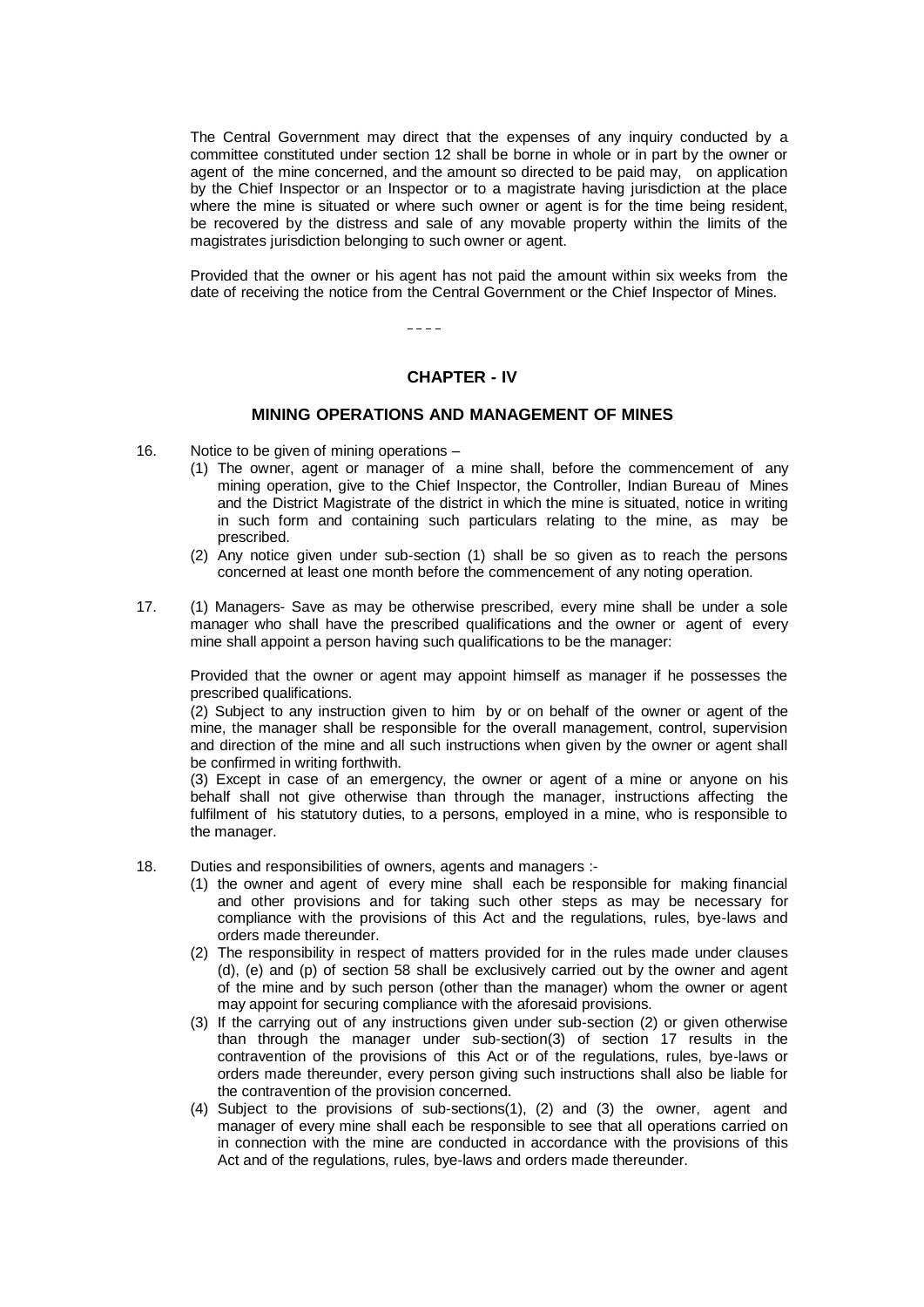(5) In the event of any contravention by any person whosoever of any of the provisions of this Act or of the regulations; rules, bye-laws or orders made thereunder except those which specifically require any person to do any act or thing, or prohibit any person from doing an act or thing, besides the person who contravenes, each of the following persons shall also be deemed to be guilty of such contravention unless he proves that he had used bue diligence to secure compliance with the provisions and had taken reasonable means to prevent such contravention:

(i) the official or officials appointed to perform duties of supervision in respect of the provisions contravened;

(ii) the manager of the mine;

(iii) the owner and agent of the mine;

(iv) the person appointed, if any, to carry out the responsibility under sub-section (2). Provided that any of the persons aforesaid may not be proceeded against if it appears on enquiry and investigation that he is not prima facieliable.

(6) It shall not be a defence in any proceedings brought against the owner or agent of a mine under this section that the manager and other official have been appointed in accordance with the provisions of this Act or that a person to carry the responsibility under sub-section (2) has been appointed."

## **CHAPTER – V PROVISION AS TO HEALTH AND SAFETY**

 $- - - -$ 

19. Drinking water ---

(1) In every mine effective arrangement shall be made to provide and maintain at suitable points conveniently situated a sufficient supply of coal and wholesome drinking water for all persons employed therein:

Provided that in case of persons employed below ground the Chief Inspector may, in lieu of drinking water being provided and maintained at suitable points, permit any other effective arrangements to be made for such supply.

(2) All such points shall be legibly marked 'DRINKING WATER' in a language understood by a majority of the persons employed in the mine and no such point shall be situated withi9n six metres of any washing place, urinal or latrine, unless a shorter distances is approved in writing by the Chief Inspector.

(3) In respect of all mines or any class or description of mines, the Central Government may make rules for securing compliance with the provisions of sub-sections (1) and (2) and for the examination by prescribed authorities of the supply and distribution of drinking water.

- 20. Conservancy
	- (1) There shall be provided, separately for males and females in every mine, a sufficient number of latrines and urinals of prescribed types so situated as to be convenient and accessible to persons employed in the mine at all times.
	- (2) All latrines and urinals provided under sub-section (1) shall be adequately lighted, ventilated and at all times maintained in a clean and sanitary condition.
	- (3) The Central Government may specify the number of latrines and urinals to be provided in any mine, in proportion to the number of males and females employed in the mine and provide for such other matters in respect of sanitation in mines (including the obligations in this regard of persons employed in the mine) as it may consider necessary in the interests of the health of the persons employed,

21. Medical appliance :

- (1) In every mine there shall be provided and maintained so as to be readily accessible during all working hours such number of first-aid boxes or cupboards equipped with such contents as may be prescribed.
- (2) Nothing except the prescribed contents shall be kept in a first-aid box or cupboard or room.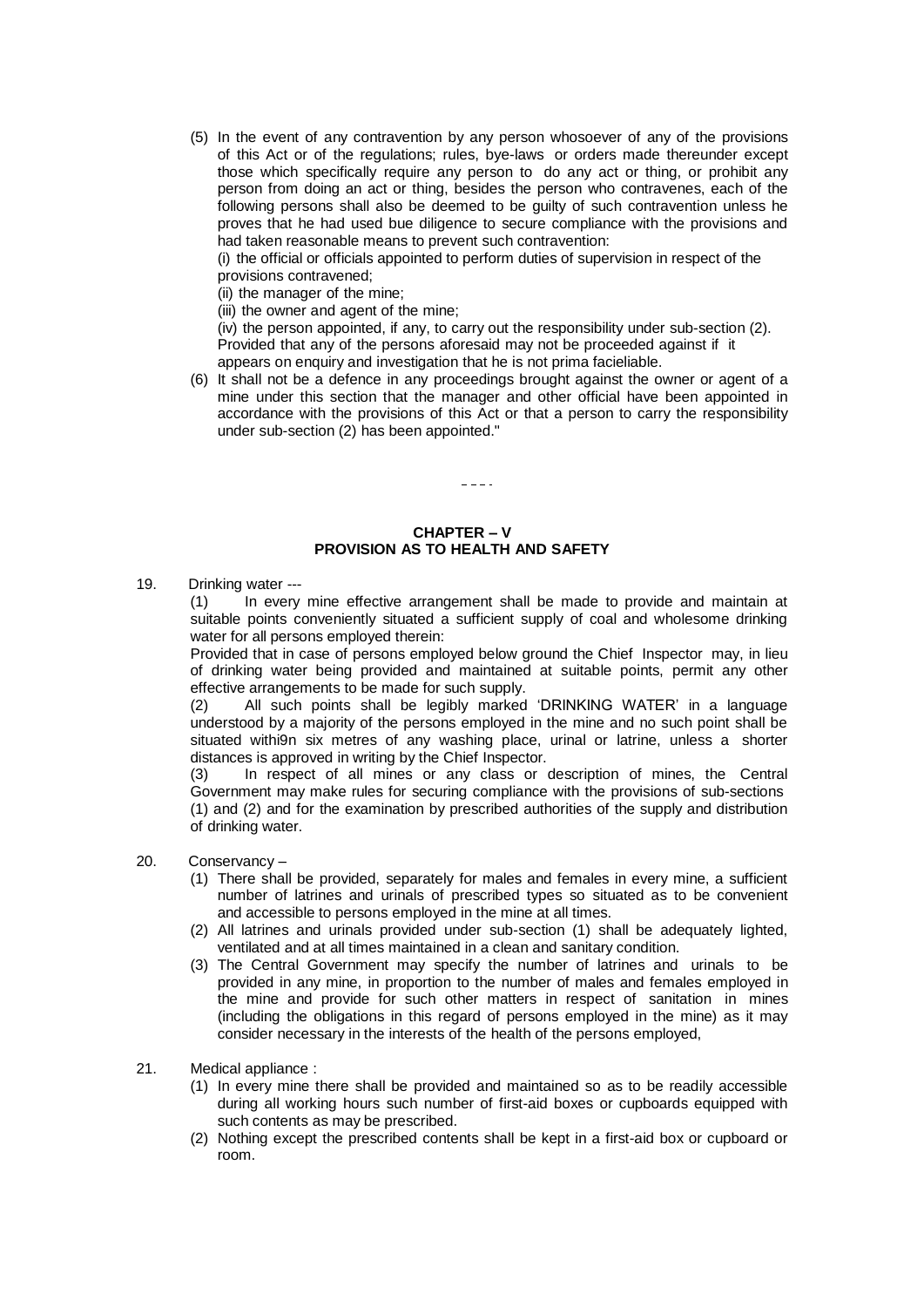- (3) Every first-aid box or cupboard shall be kept in the charge of a responsible person who is trained in such first-aid treatment as may be prescribed and who shall always be readily available during the working hours of the mine.
- (4) In every mine there shall be mades to as to be readily available such arrangements as may be prescribed for the conveyance to hospitals or dispensaries of persons who, while employed in the mine suffer bodily injury or become ill.
- (5) In every mine wherein more than one hundred and fifty persons are employed there shall be provided and maintained a first-aid room of such size with such equipment and in the charge of such medical and nursing staff as may be prescribed.
- 22. Powers of Inspectors when causes of danger not expressly provided against exist or when employment of persons is dangerous:-

(1)If, in respect of any matter for which no express provision is made by or under this Act, it appears to the Chief Inspector or an Inspector that any mine or part thereof or any matter, thing or practice in or connected with the mine, or with the control, supervision, management or defective so as to threaten, or tend to, the bodily injury of any person, he may give notice, in writing thereof to the owner, agent or manager of the mine and shall state in the notice the particulars in respect of which he considers the mine or part thereof or the matter, thing or practice to be dangerous or defective and require the same to be remedied within such time and in such manner as he may specify in the notice.

(1A) Where the owner, agent or manager of amine fails to comply with the terms of a notice given under sub-section (1) within the period specified therein, the Chief Inspector or the Inspector, as the case may be, may by order in writing, prohibit the employment in or about the mine or any part thereof any person whose employment is not in his opinion reasonably necessary for securing compliance with the terms of the notice.

(1)Without prejudice to the provisions contained in sub-section(10 the Chief Inspector or the Inspector as the case may be, by order in writing addressed to the owner, agent or manager of a mine prohibit the extraction or reduction of pillars or blocks of minerals in any mine or part thereof, if, in his opinion such operation is likely to cause the crushing of pillars or blocks of minerals or the premature collapse of any part of the working or otherwise endanger the mine or the life or safety of persons employed therein or if, in his opinion, adequate provision against the outbreak of fire or flooding has not been made by providing for the sealing off and isolation of the part of the mine in which such operation is contemplated and for restricting the area that might be affected by fire or flooding.

(3)If the Chief Inspector, or an Inspector authorised in this behalf by general or special order in writing by the Chief Inspector, is of opinion that there is urgent and immediate danger to the life or safety of any person employed in any mine or part thereof, he may, by order in writing containing a statement of the grounds of his opinion, prohibit, until he is satisfied that the danger is removed the employment in or about the mine or any part thereof of any person whose employment is not in his opinion reasonably necessary for the purpose of removing the danger.

(3A) Every person whose employment is prohibited under sub-section (1A) of sub-section (3) shall be entitled to payment of full wages for the period for which he would have been, but for the prohibition in employment and the owner agent or manager shall be liable for payment of such full wages of that person:

Provided that the owner, agent or manager may instead of paying such full provide such person with an alternative employment at the same wages which such person was receiving in the employment which was prohibited."

(4) Where notice has been given under sub-section (1) or an order made under subsection (1A), sub-section (2) or sub-section (3) by an Inspector, the owner, agent or manager of the mine may within ten days after the receipt of the notice or order, as the case may be appeal against the same to the Chief Inspector who may confirm, modify or cancel the notice or order.

(5) The Chief Inspector or the Inspector sending a notice under sub-section (1) or making an order under sub-section  $(1A)$ , sub-section $(2)$  or sub-section  $(3)$  and the Chief Inspector making an order (other than an order of cancellation in appeal) under subsection (4) shall forthwith report the same to the Central Government.

(6) If the owner, agent or manager of the mine objects to a notice sent under subsection(1) by the Chief Inspector or to an order made by the Chief Inspector under sub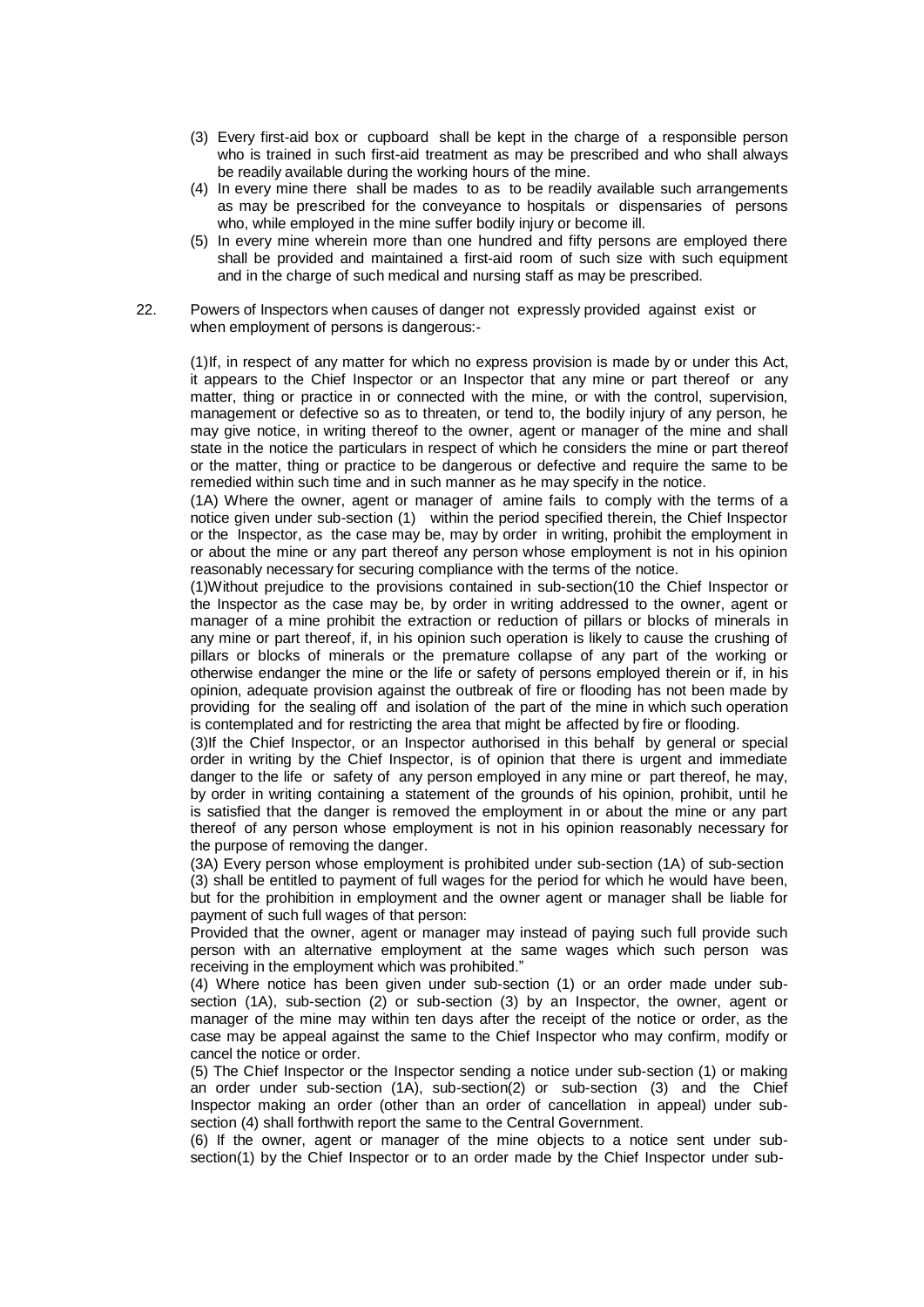section (1A) or sub-section(2) or sub-section (3) or sub-section (4), he may, within twenty days after the receipt of the notice containing the requisition or of the order or after the date of the decision on appeal, as the case may be, send his objection in writing stating the grounds thereof to the Central Government which shall, ordinarily within a period of two months from the date of receipt of the objection, refer the same to a Committee.

(7) Every notice under sub-section(1) or order under sub-section (1A), sub-section(2) or sub-section(3) or sub-section (4) to which objection is made under sub-section(6) shall be complied with, pending the receipt at the mine of the decision of the Committee.

Provided that the Committee may, on the application of the owner, agent or manager, suspend the operation of a notice under sub-section (1) pending its decision on the objection.

(8) Nothing in this section shall affect the powers of a magistrate under section 144 of the Code of Criminal procedure 1896. Act V of 1898).

#### 22A Power to prohibit employment in certain cases:

(1) Where in respect of any matter relating to safety for which express provision is made by or under this Act, the owner, agent or manager of mine fails to comply with such provisions, the Chief Inspector may give notice in writing requiring some to be complied with within such time as he, may specify in the notice or within such extended period of time as he may, from time to time, specify thereafter.

(2) Where the owner, agent or manager fails to comply with the terms of a notice given under sub-section(1) within the period specified in such notice or, as the case may be, within the extended period of time specified under that sub-section, the Chief Inspector may, by order in writing, prohibit the employment in or about the mine or any part thereof of any person whose employment is not, in his opinion reasonably necessary for securing compliance with the terms of the notice.

(3) Every person whose employment is prohibited under sub-section(2), shall be entitled to payment of full wages for the period for which he would have been, but for the prohibition, in employment, and the owner, agent or manager shall be liable for payment of such full wages of that person.

Provided that the owner, agent or manager may, instead of paying such full wages, provide such person with an alternative employment at the same wages which such person was receiving in the employment which was prohibited under sub-section(2).

(4) The provisions of sub-section (5), (6) and (7) of section 22 shall apply in relation to a notice issued under sub-section (1) or an order made under sub-section(2) of this section as they apply in relation to a notice under sub-section (1) or an order under sub-section (1A) of that section."

#### 23. Notice to be given of accidents :-

- (1) Whenever there occurs in or about a mine:-
	- (a) an accident causing loss of life or serious bodily injury, or
	- (b) an explosion, ignition, spontaneous heating, outbreak of fire or irruption or inrush of water or other liquid matter, or
	- (c) an influx of inflammable or noxious gases, or
	- (d) a breakage of ropes, chains or other gear by which persons or materials are lowered or raised in a shaft or an incline, or
	- (e) an overwinding of cages of other means of conveyance in any shaft while persons or materials are being lowered or raised, or
	- (f) a premature collapse of any part of the workings, or
	- (g) any other accident which may be prescribed, the owner, agent or manager of the mine shall give notice of the occurrence to such authority in such form and within such time as may be prescribed, and he shall simultaneously post one copy of the notice on a special notice-board in the prescribed manner at a place where it may be inspected by trade union officials, and shall ensure that the notice is kept on the board for not less than fourteen days from the date of such posting.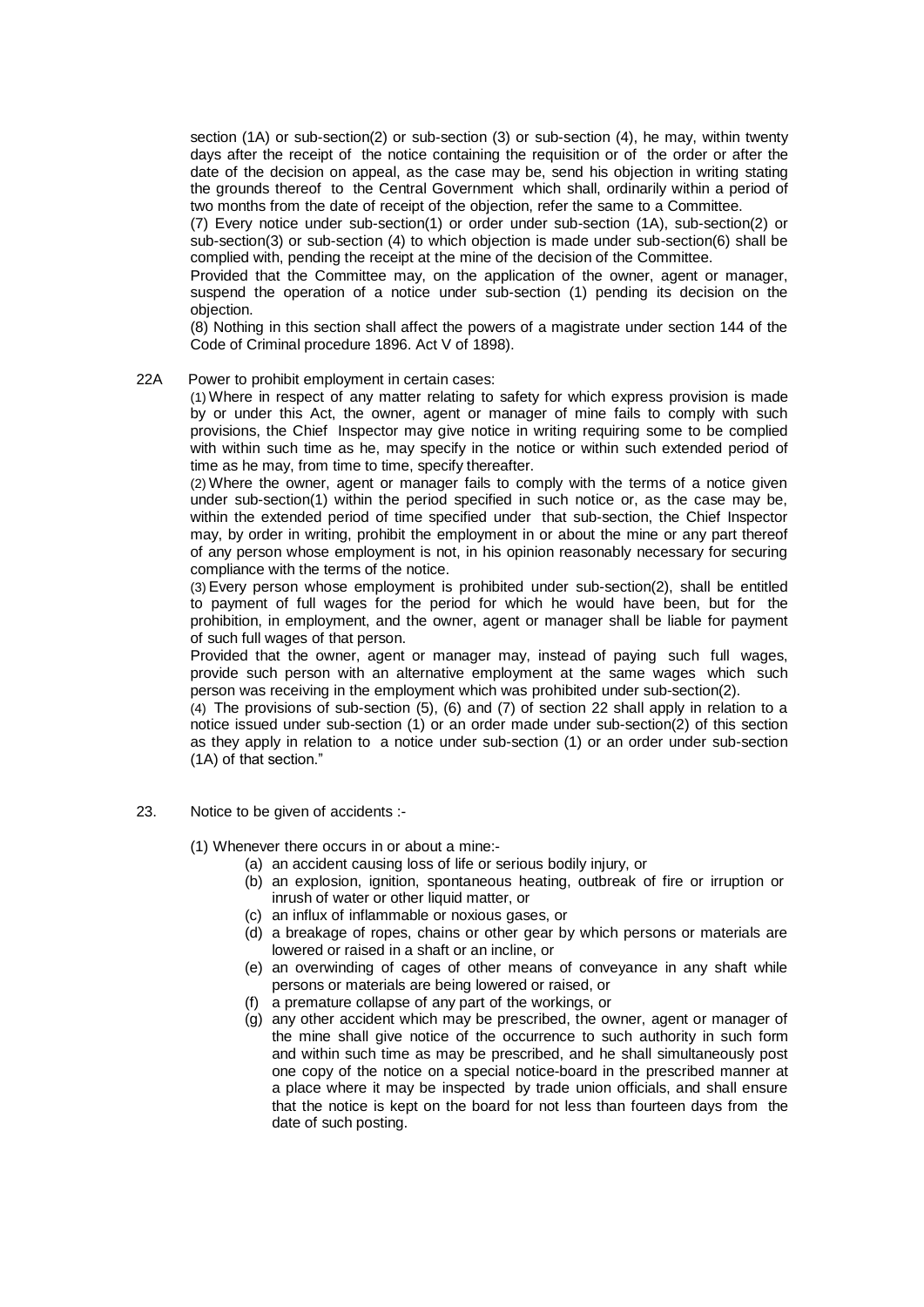(1A) Whenever there occurs in about a mine an accident causing reportable injury to any person, the owner, agent or manager of the mine shall enter in a register such occurrence in the prescribed form and copies of such entries shall be furnished to the Chief Inspector once in quarter."

(2) Where a notice given under sub-section(1) relates to an accident causing loss of life, the authority shall make an inquiry into the occurrence within two months of the receipt of the notice and, if the authority is not the Inspector, he shall cause the Inspector to make an inquiry within the said period.

(3)The Central Government may, by notification in the Official Gazette, direct that accidents other than those specified in sub-sections(1) and (1A) which cause bodily injury resulting in the enforced absence from work of the person injured for a period exceeding twenty-four hours shall be entered in a register in the prescribed form or shall be subject to the provision of sub-section(1) or sub-section (1A), as the case may be."

(4) A copy of the entries in the register referred to in sub section (3) shall be sent by the owner, agent or manager of the mine, on or before the  $20<sup>th</sup>$  day of January in the year following that to which the entries relate to the Chief Inspector.

(5) Whenever there occurs in or about a mine an accident causing loss of life or serious bodily injury to any person, the place of accident shall not be disturbed or altered before the arrival or without the consent of the Chief Inspector or the Inspector to who notice of the accident is required to be given under sub-section(1) of section 23, unless such disturbances of alteration is necessary to prevent any further accident to remove bodies of the deceases; or to rescue any person from danger, or unless discontinuance of work at the place of accident would seriously impede the working of the mine;

Provided that where the Chief Inspector or the said Inspector fails to inspect the place of accident, within seventy-two hours of the time of the accident, work may be resumed at the place of the accident."

- 24. Power of Government to appoint court of enquiry in cases of accidents:-
	- (1) When any accident of the nature referred to in any of the clauses of sub-section(1) of sections 23 occurs in or about a mine, the Central Government may if it is of opinion that a formal inquiry into the causes of and circumstances attending the accident ought to be held, appoint a competent person to hold such inquiry and may also appoint one or more persons possessing legal or special knowledge to act as assessor or assessors in holding the inquiry.
	- (2) The person appointed to hold such an inquiry shall have all the powers of a civil court under the Code of Civil Procedure 1908 (Act V of 1908), for the purpose of enforcing the attendance of witnesses and compelling the production of documents and material objects.
	- (3) Any person holding an inquiry under this section may exercise such of the powers of an Inspector under this Act as he may think it necessary or expedient to exercise for the purposes of the inquiry.
	- (4) The person holding an inquiry under this section shall make a report to the Central Government stating the causes of the accident and its circumstances, and adding any observations which he or any of the assessors may think fit to make.
- 25. Notice of certain diseases :-
	- (1) Where any person employed in a mine contacts any disease notified by the Central Government in the official Gazette as a disease connected with mining operations the owner , agent or manager of the mine, as the case may be, shall send notice thereof to the Chief Inspector and to such other authorities in such form and within such time as may be prescribed.
	- (2) If any medical practitioner attends on a person who is or has been employed in a mine and who is or is believed by the medical practitioner to be suffereing from any disease notified under sub-section(1) the medical practitioner shall without delay send a report in writing to the Chief Inspector stating --
		- (a) the name and address of the patient.
		- (b) The disease from which the patient is or is believed to be suffering, and
		- (c) The name and address of the mine in which the patient is or was last employed.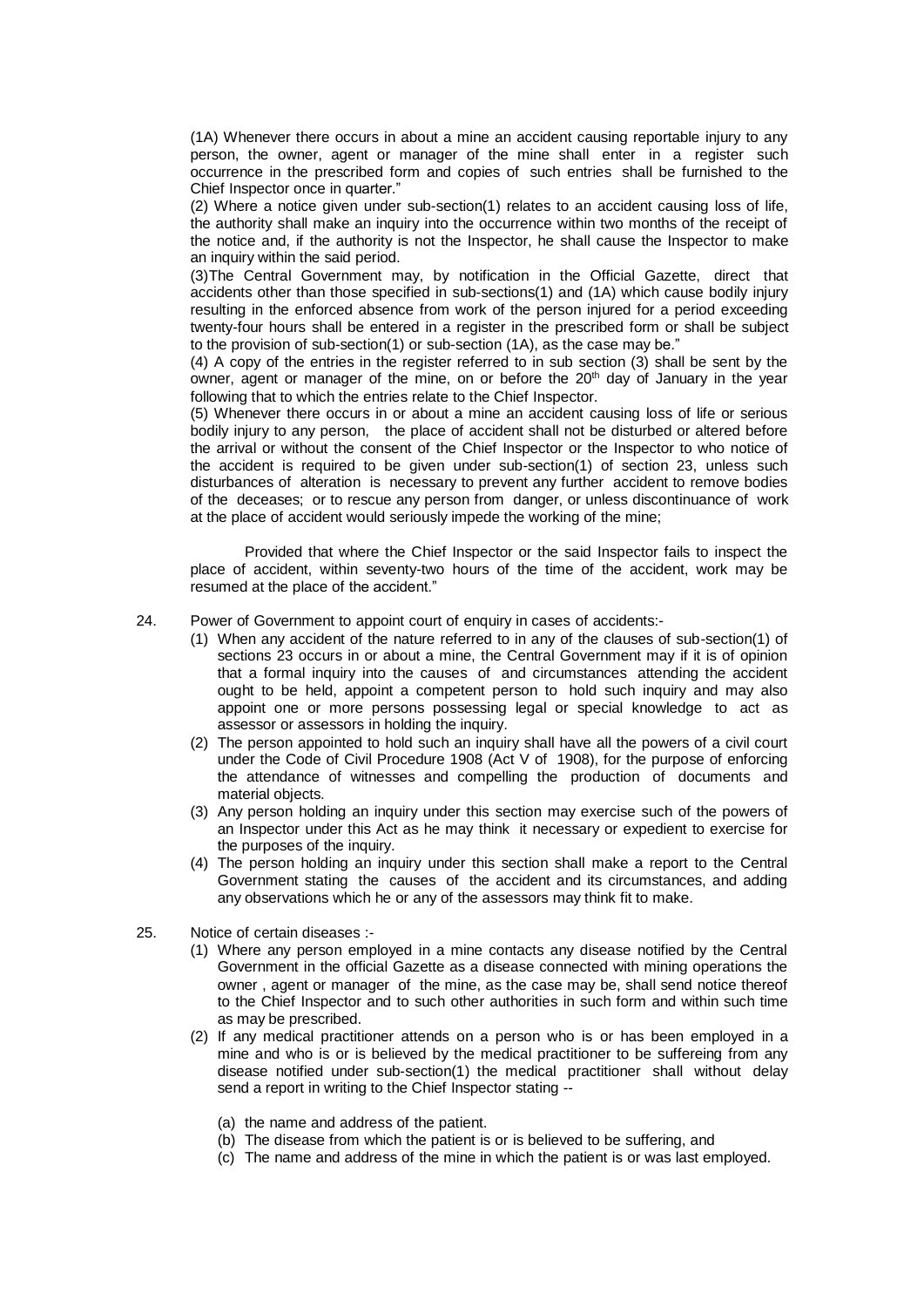- (3) Where the report under sub-section(2) is confirmed to the satisfaction of the Chief Inspector by the certificate of a certifying surgeon or otherwise that the person is suffering from a disease notified under sub-section (1), the Chief Inspector shall pay to the medical practitioner such fee as may be prescribed, and the fee so paid shall be recoverable as an arrear of land revenue from the owner, agent or manager of the mine in which the person contracted the disease.
- (4) If any medical practitioner fails to comply with the provisions of sub-section(2), he shall be punishable with fine which may extend to fifty rupees.
- 26. Power to direct investigation of causes of diseases :--
	- (1) The Central Government may, if it considers it expedient to do so, appoint a competent person to inquire into and report it on any case where a disease notified under sub-section(1) of section 25 has been or suspected to have been contracted in a mine, and may also appoint one or more persons possessing legal or special knowledge to act as assessors in such inquiry.
	- (2) The provisions of sub-section (2) and (3) of section 24 shall apply to an inquiry under this section in the same manner as they apply to any inquiry under that section.

#### 27. Publication of reports :-

The Central Government may cause any report submitted by a Committee under section 12 or any report or extracts from report submitted to it under section 26, and shall cause every report submitted by a Court of Inquiry under section 14 to be published at such time and in such manner as it may think fit.

 $- - -$ 

#### **CHAPTER – VI HOURS AND LIMITATION OF EMPLOYMENT**

28. Weekly day of rest :-

No person shall be allowed to work in a mine for more than six days in any one week.

- 29. Compensatory days of rest :-
	- (1) Where in pursuance of action under section 38 or as a result of exempting any mine or the persons employed therein is from the provisions of section 28, any person employed therein deprived of any of the weekly days of rest for which provision is made in section 28, he shall be allowed, within the month in which such days of rest was due to him or within the two months immediately following that month, compensatory days of rest equal in number to the days of rest of which he has been deprived.
	- (2) The Central Government may prescribe the manner in which the days of rest for which provision is made in sub-section (1) shall be allowed.
- 30. (1) No adult employed above ground in a mine shall be required or allowed to work for more than forty-eight hours in any week or for more than nine hours in any day:

Provided that, subject to the previous approval of the Chief Inspector, the daily maximum hours specified to this sub-section may exceed in order to facilitate the change of shifts.

(2) The periods or work of any such adult shall be so arranged that along with his interval for rest, they shall not in any day spread over more than twelve hours, and that he shall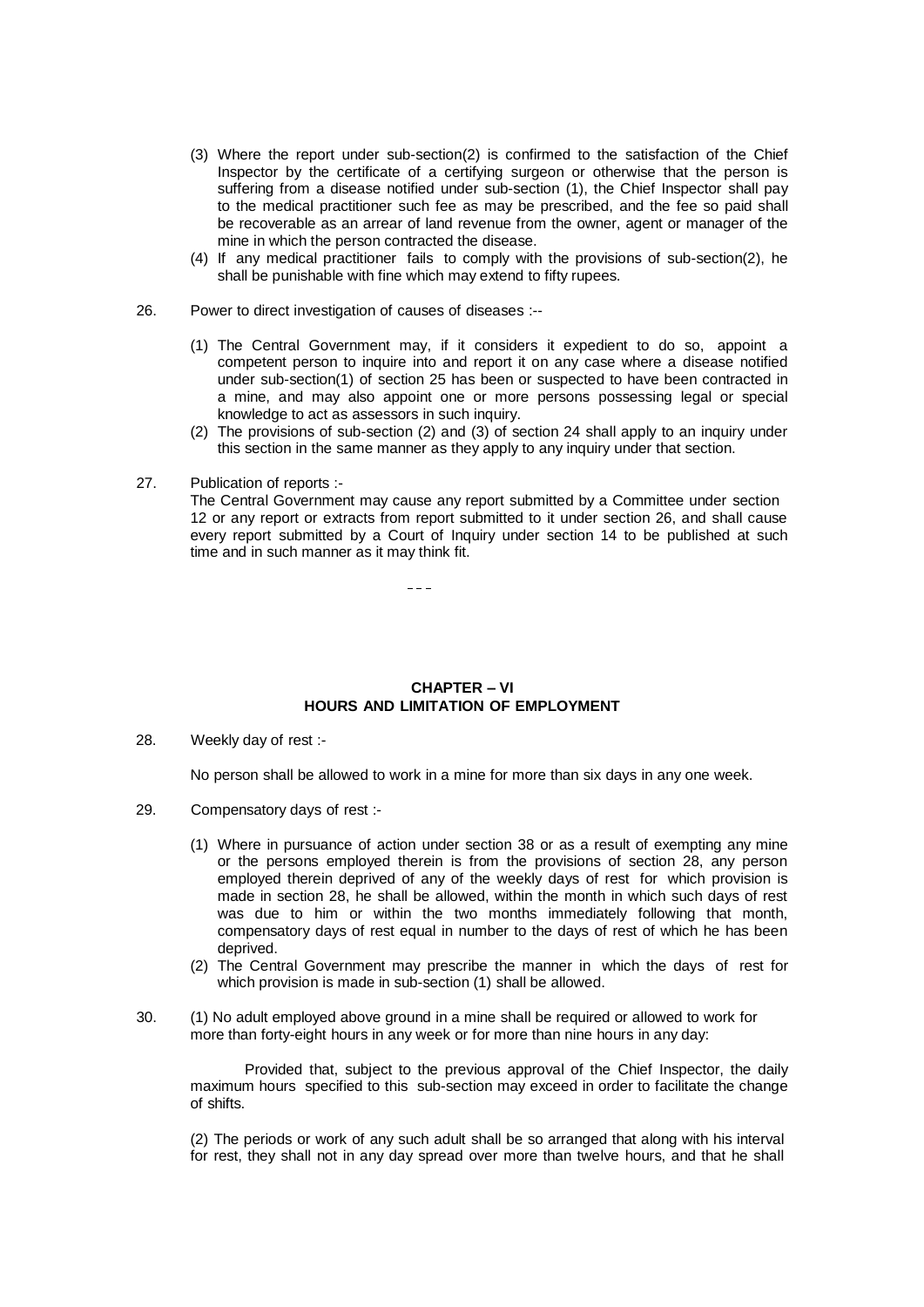not work for more than five hours continuously before he has had an interval for rest of at least half an hour:

Provided that the Chief Inspector may, for reasons to be recorded in writing and subject to such conditions as he may deem fit to impose, permit the spread over to extend over a period not exceeding fourteen hours in any day.

(3) Persons belonging to two or more shifts shall not be allowed to do work of the same kind above ground as the same time:

Provided that, for the purpose of this sub-section persons shall not be deemed to belong to separate shifts by reason only of the fact that they receive their intervals for rest at different times,

- 31. Hours of work below grounds:-
	- (1) No person employed below ground in a mine shall be allowed to work for more than forty-eight hours in any week or for more than eight hours in any day;

Provided that, subject to the previous approval of the Chief Inspector, the daily maximum hours specified in this sub-section may be exceeded in order to facilitate the change of shifts.

- (2) No work shall be carried on below ground in any mine except by a system of Shifts so arranged that the period of work for each shifts is not spread-over more than the daily maximum hours stipulated in sub-section (1)
- (3) No person employed in a mine shall be allowed to be present in any part of a mine below ground except during the periods of work shown in respect of him in the register maintained under sub-section (4) of section 48.
- 32. Night shifts :-

Where a person employed in a mine works on a shift which extends beyond midnight –

- (a) for the purposes of sections 28 and 29, a weekly day of rest shall mean in his case a period of twenty-four consecutive hours beginning when his shift ends.
- (b) the following day for him shall be deemed to be the period of twenty four hours beginning when such shifts ends, and the hours he has worked after midnight shall be counted in the previous day.
- 33. Extra wages for overtime:-
	- (1) Where in a mine a person works above ground for more than nine hours in any day or works below ground for more than eight hours in any day or works for more than forty-eight hours in any week. Whether above ground or below ground, he shall in respect of such overtime work be entitled to wages at the rate of twice his ordinary rate of wages the period of overtime work being calculated on a daily basis or weekly basis whichever is more favourable to him.
	- (2) Where any person employed in a mine is paid on piece rate basis, the time-rate shall be taken as equivalent to the daily average of his full-time earning for the days on which he actually worked during the week immediately preceeding the week in which overtime work has been done, exclusive of any overtime, and such time-rate shall be deemed to be the ordinary rate of wages of such person;

Provided that if such person has not worked in the preceeding week on the same or identical job, the time rate shall be based on the average for the day he had worked in the same week excluding the overtime or on the daily average of his earnings in any preceding week whichever is higher.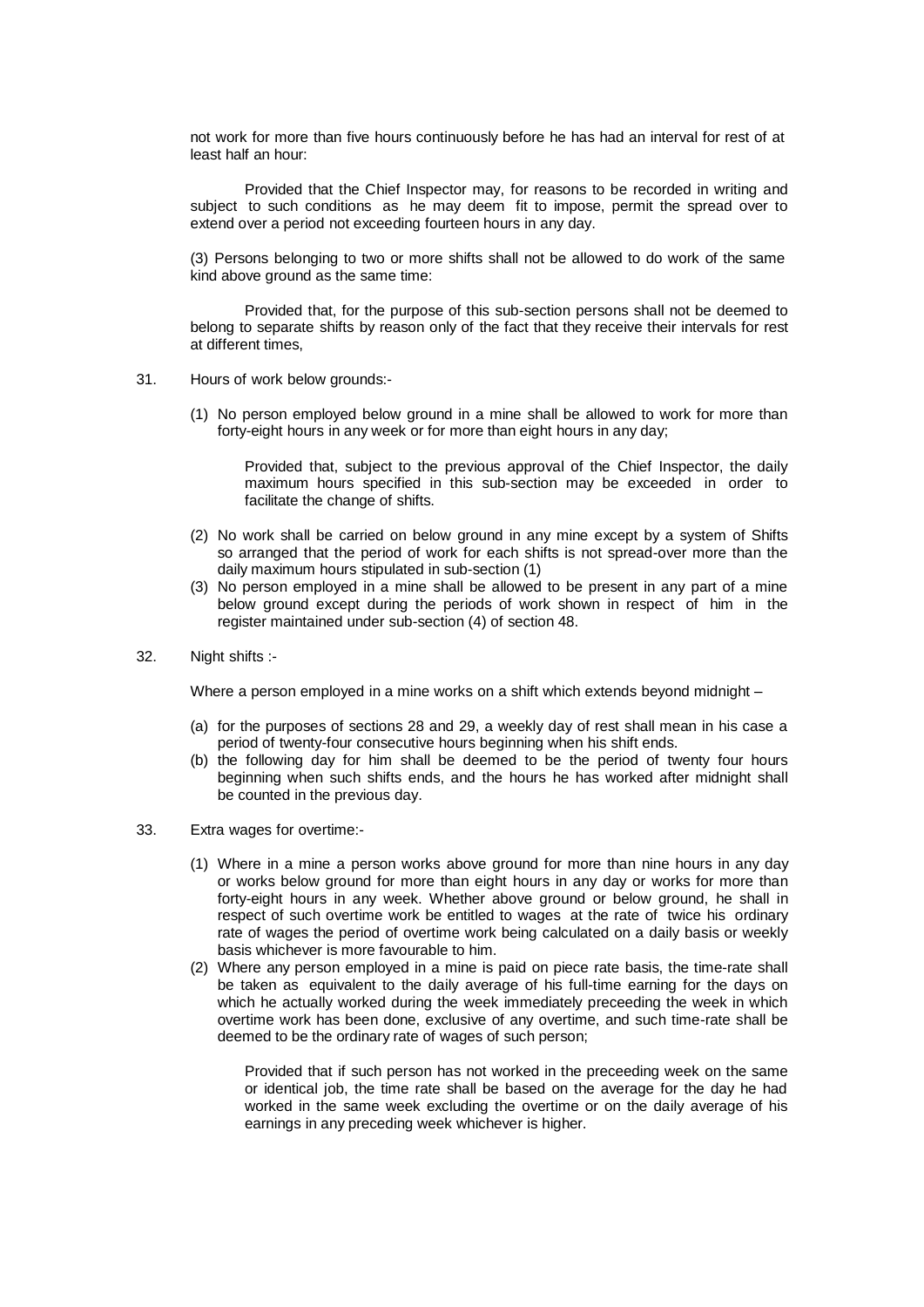Explanation - For the purpose of this section. "ordinary rate of wages" shall have the same meaning as in the Explanation to sub-section (3) of section 8A."

- (3)
- (4) The Central Government may prescribed the register to be maintained in a mine for the purpose of securing compliance with provisions of this section.
- 34. Prohibition of employment of certain persons :

No person shall be required or allowed to work in a mine if he has already been working in any other mine within the preceding twelve hours.

35. Limitation of daily hours of work including over-time work:

Save in respect of cases failing within clause (a) and clause (e) of section 39 no person employed in a mine shall be required or allowed to work in the mine for more than ten hours in any day inclusive of overtime

- 36. Notices regarding hours of work:
	- (1) The manager of every mine shall cause to be posted outside the office of the mine a notice in the prescribed form standing the time of the commencement and of the end of work at the mine and, if it is proposed to work by a system of relays, the time of the commencement and of the end of work for each relay.
	- (2) In the case of a mine at which mining operations commence after the commencement of this Act, the notice referred to in sub-section(1) shall be posted not less than seven days before the commencement of work.
	- (3) The notice referred to in sub-section(1) shall also state the time of the commencement and of the intervals for rest for persons employed above ground and a copy thereof shall be sent to the Chief Inspector, if he so requires.
	- (4) Where it is proposed to make any alteration in the time fixed for the commencement or for the end of work in the mine generally or for any relay or in the rest intervals fixed for persons employed above ground, an amended notice in the prescribed form shall be posted outside the office of the mine not less than seven days before the change is made, and a copy of such notice shall be sent to the Chief Inspector not less than seven days before such change.
	- (5) No person shall be allowed to work in a mine otherwise than in accordance with the notice required by sub-section (1).
- 37. Supervising staff :-

Nothing in section 28, section 30, section 31, section 34 or sub-section (5) of section 6 shall apply to persons who may by rules be defined to be persons holding positions of supervision or management or employed in a confidential capacity.

38. Exemption from provisions regarding employment:-

(1) In case of an emergency involving serious risk to the safety of the mine or of persons employed therein or in case of an accident, where actual or apprehended, of in case of any act of God or in case of any urgent work to be done to machinery, plant or equipment of the mine as the result of break-down of such machinery, plant or equipment, the manager may, subject to the provisions of section 22 and section 22A and in accordance with the rules under section 39, permit persons to be employed in contravention of section 28, section 30, section 31, section 34 or sub-section(5) of section 36, work as may be necessary to protect the safety of the mine or of the persons employed therein:

Provided that in case of any urgent work to be done to machinery, plant or equipment under this section, the manager may take the action permitted by this section, although the production of mineral would thereby be incidentally affected, but any action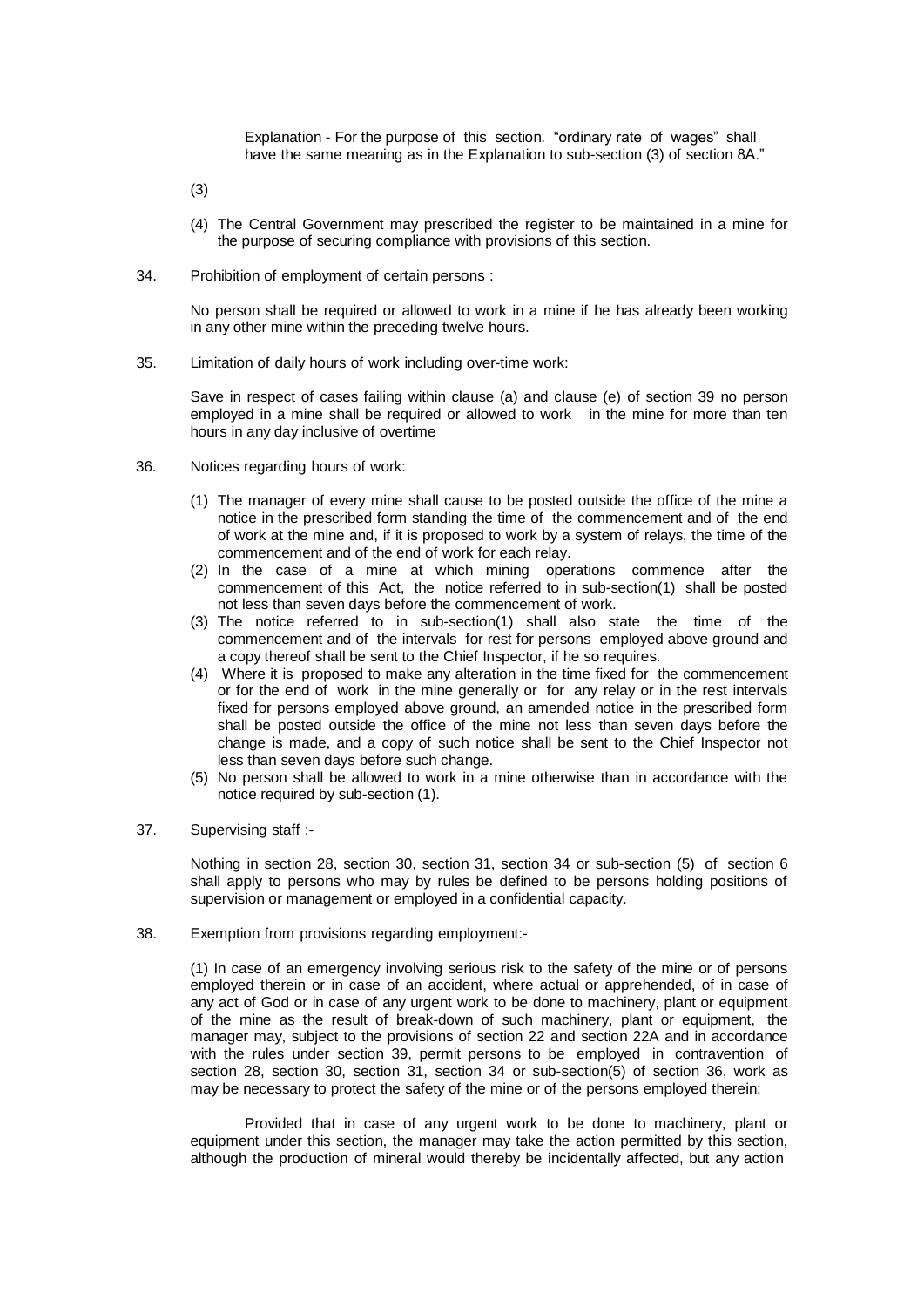so taken shall not exceed the limits necessary for the purpose of avoiding serious interference with the ordinary working of the mine.

(2) Every case in which action has been taken by the manager under sub-section(1), shall be recorded together with the circumstances relating thereto and a report thereof shall also be made to the Chief Inspector or the Inspector.

39. Power to make exempting rules:-

The Central Government may make rules providing for the exemption to such extent, in such circumstances and subject to such conditions as may be specified from (5) the provisions of sections 28, 30, 31, 34 or sub-section 50 of section 36 -

- (a) of all or any of the persons employed in a mine, where an emergency involving serious risk to the safety of the mine or of the persons employed therein is apprehended;
- (b) of all or any of the persons so employed in case of an accident, actual or apprehended.
- (c) Of all or any of the persons engaged in work of a preparatory or complementary nature, which must necessarily be carried on for the purpose of avoiding serious interference with the ordinary working of the mine.
- (d) Of all or any of the persons engaged in urgent repairs and
- (e) Of all or any of the persons employed in any work, which for technical reasons must be carried on continuously.
- 40. Employment of persons below eighteen years of age :-
	- (1) After the commencement of the Mine (Amendment) Act, 1983, no person below eighteen years of age shall be allowed to work in any mine or part thereof.
	- (2) Notwithstanding anything contained in sub-section (1), apprentices and other trainees, not below sixteen years of age, may be allowed to work, under proper supervision, in a mine or part thereof by the manager:

Provided that, in the case of trainees, other than apprentices prior approval of the Chief Inspector or an Inspector shall be obtained before they are allowed to work.

Explanation - In this section and in section 43, "apprentice" means an apprentice as defined in clause (a) of section 2 of the Apprentices Act, 1961.

```
42 ***
```
- 43. Power to require medical examination :-
	- (1) Where an Inspector is of opinion that any person employed in a mine otherwise than as apprentice or other trainee is not an adult or that any person employed in a mine as an apprentice or other trainee is either below sixteen years of age or is no longer fit to work, the Inspector may serve on the manager of the mine a notice requiring that such person shall be examined by a certifying surgeon and such person shall be examined by a certifying surgeon and such person shall not, if the Inspector so directs, be employed or permitted to work in any mine until this has been so examined and has been certified that he is an adult or, if such person is an apprentice or trainee that he is not below sixteen years of age and is fit to work.
	- (2) Every certificate granted by a certifying surgeon on a reference under sub-section(1), shall, for the purpose of this Act, be conclusive evidence of the matters referred therein.

44.

45. Prohibition of the presence of persons below eighteen years of age in a mine :-

<sup>41.</sup> \*\*\*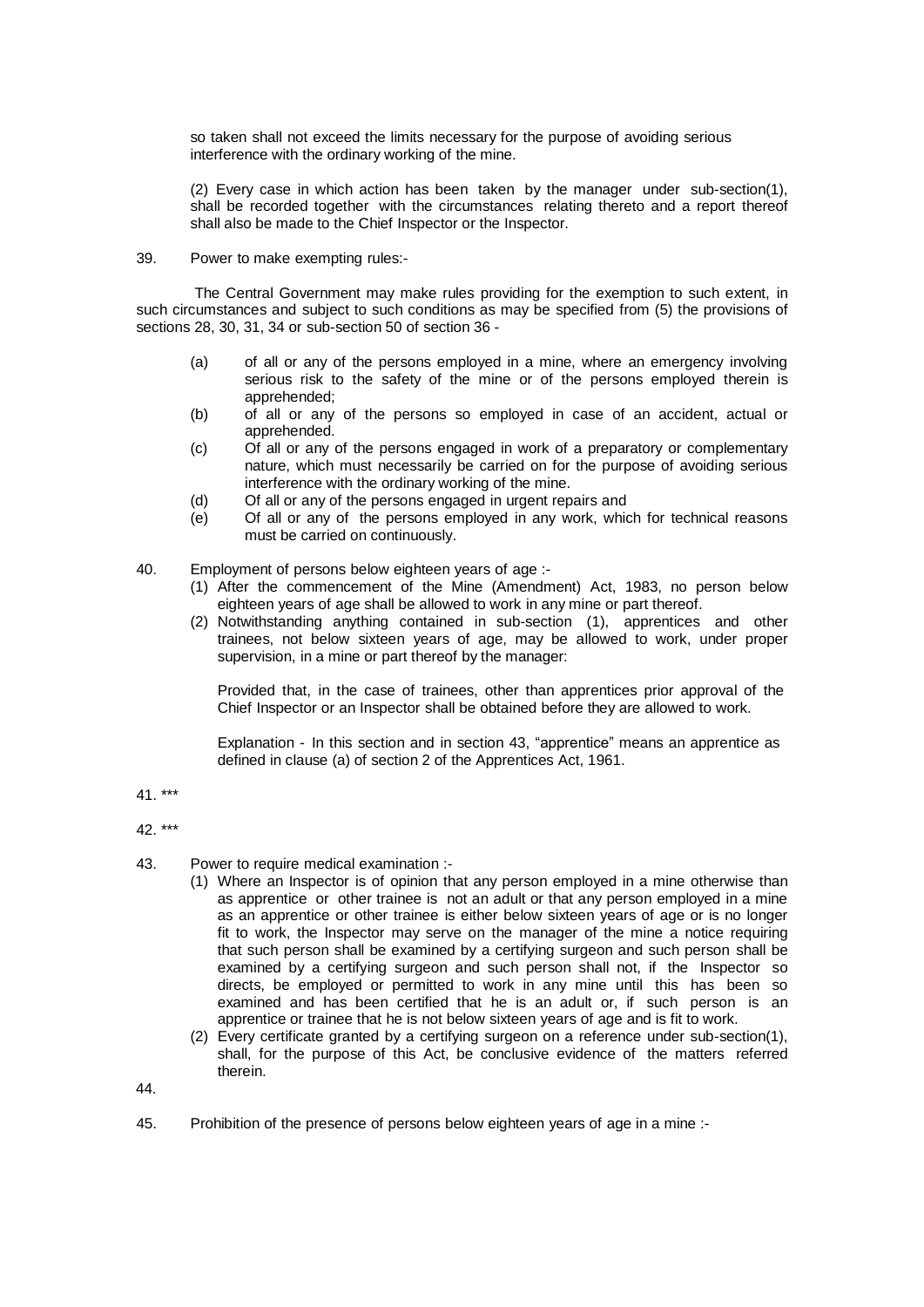Subject to the provisions of sub-section(2) of section 40, after such date as the Central Government may by notification in the official Gazette, appoint in this behalf, no person below eighteen years of age shall be allowed to be present in any part of a mine above ground where any operation connected with or incidental to any mining operation is being carried on"

- 46. Employment of women :-
	- (1) No woman shall, notwithstanding anything contained in any other law, be employed- (a) in any part of a mine which is below-ground.
		- (b) In any mine above ground except between the hours 6 am and 7 am.
	- (2) Every woman employed in a mine above ground shall be allowed an interval of not less than eleven hours between the termination of employment on any one day and the commencement of the next period of employment.
	- (3) Notwithstanding anything contained in sub-section(1) the Central Government may, by notification in the official Gazette, very the hours of employment above ground of women in respect of any mine or class or description of mine, so however that no employment of any woman between the hours 10 am and 5 am is permitted thereby.
- 47. Disputes as to age Rep. By the Mine (Amendment) Act 1959 (62 of 1959), S.28.
- 48. Register of persons employed:-
	- (1) For every mine there shall be kept in the prescribed form and place Register of all persons employed in the mine showing in respect of each such person –
		- (a) the name of the employee with the name of his father or, of her husband, as the case may be, and such other particulars may be necessary for purpose of identification,
		- (b) the age and sex of the employee;
		- (c) the nature of employment (whether above ground or below ground, and if above ground, whether in opencast working or otherwise) and date of commencement thereof;
		- (d)
		- (e) Such other particulars as may be prescribed, and the relevant entries shall be authenticated by the signature or the thumb impression of the person concerned,
	- (2) The entries in the register prescribed by sub-section(1) shall be such that workers working in accordance there with would not be working in contravention of any of the provisions of this Chapter.
	- (3) No person shall be employed in a mine until the particulars required by sub-section (1) have been recorded in the register in respect of such person and no person shall be employed except during the period of work shown in respect of him in register.
	- (4) For every mine other than a mine which for any special reason to be recorded, is exempted by the Central Government by general or special order, there shall be kept in the prescribed form and place separate registers showing in respect of each person employed in the mine:-
		- (a) below ground
		- (b) above ground in opencast workings, and
		- (c) above ground in other cases :-
			- (i)the name of the employees;
			- (ii) the class or kind of his employment
			- (iii) where work is carried on by a system of relays, the shift to which he belongs and the hours of the shift.
	- (5) The register of persons employed below ground referred to in-sub section (4) shall show at any moment the name of every person who is then present below ground in the mine.
	- (6) No person shall enter any opencast working or any working below ground unless he has been permitted by the manager or is authorised under this Act or any other law to do so.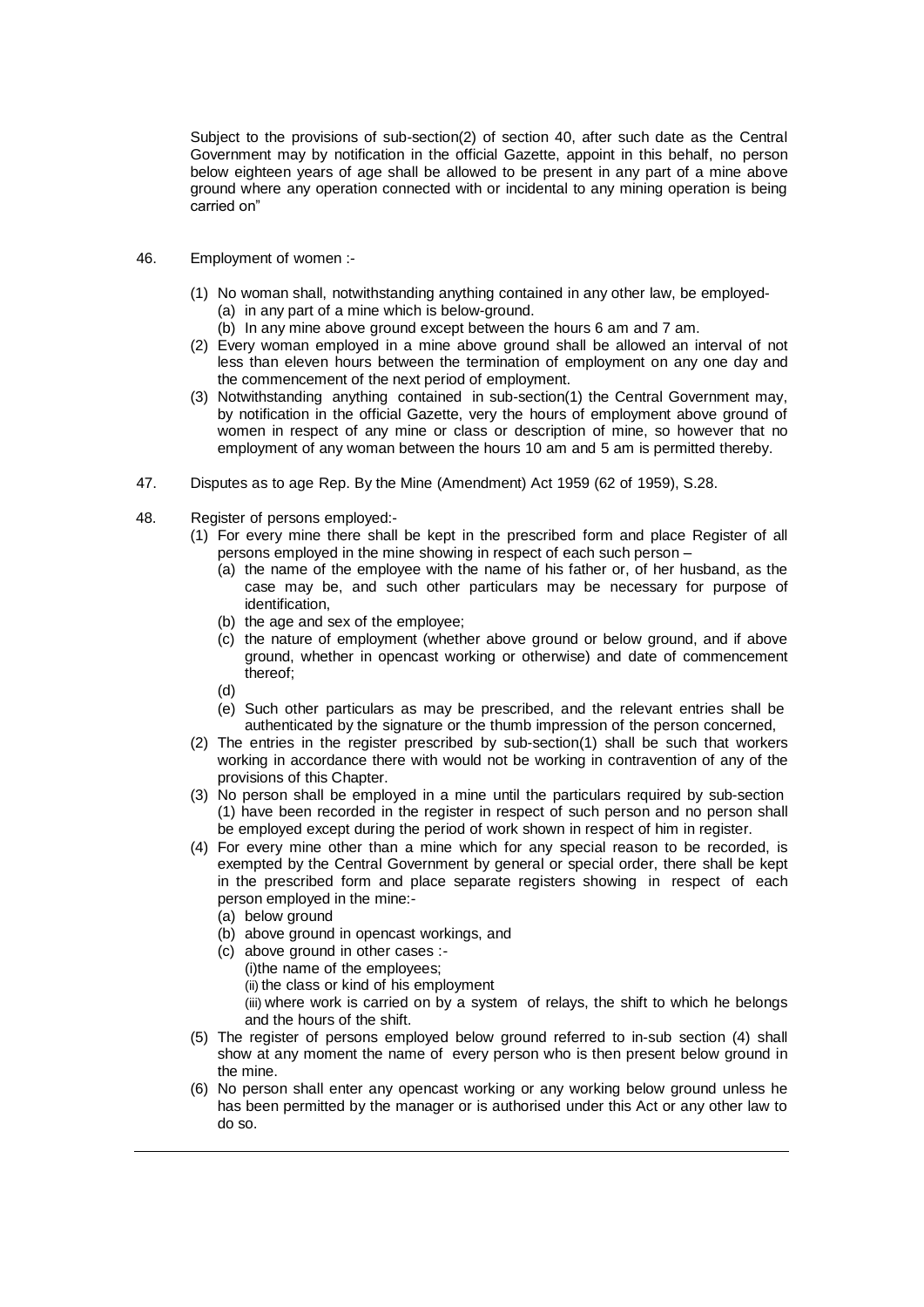#### **CHAPTER – VII**

## **LEAVE WITH WAGES**

#### 49. Application of Chapter –

The provisions of this Chapter shall not operate to the prejudice of any right to which a person employed in a mine may be entitled under any other law or under the terms of any award, agreement or contract of service.

Provided that if such award, agreement or contract of service, provides for a longer annual leave with wages than that provided in this Chapter, the quantum of leave, which the person employed shall be entitled to, shall be in accordance with such award, agreement or contract of service but leave shall be regulated in accordance with the provisions of section 50 to 56 (both inclusive) with respect of matters not provided for in such award, agreement or contract of service."

50. Leave defined :

For the purposes of this Chapter leave shall not include weekly days of rest or holidays or festivals or other similar occasions whether occurring during or at either end of the period.

51. Calendar year defined :

For the purpose of this Chapter a calendar year shall mean the period of twelve months beginning with the first day of January in any year.

- 52. Annual leave wages :-
	- (1) Every person employed in a mine who has completed a calendar year's service therein shall be allowed, during the subsequent calendar year leave with wages, calculated –
		- (a) in the case of a person employed below ground, at the rate of one day for every fifteen days of work performed by him, and
		- (b) in any other case, at the rate of one day for every twenty days of work performed by him.
	- (2) A calendar year's service referred to in sub-section(1) shall be deemed to have completed:-
		- (a) in the case of a person employed below ground in a mine, if he has during the calendar year put in not less than one hundred and ninety attendances at the mine; and
		- (b) in the case of any other person, if he has during the calendar year put in not less than two hundred and forty attendances at the mine.

Explanation – For the purpose of this sub-section :-

- (a) any days of lay-off by agreement or contact or as per missible under the standing order:
- (b) in the case of a female employee, maternity leave for any number of days not exceeding twelve weeks; and
- (c) the leave earned in the year prior to that in which the leave is enjoyed: shall be deemed to be the days on which the employee has worked in mine for the purpose of computation of the attendances but he shall not earn leave for these days.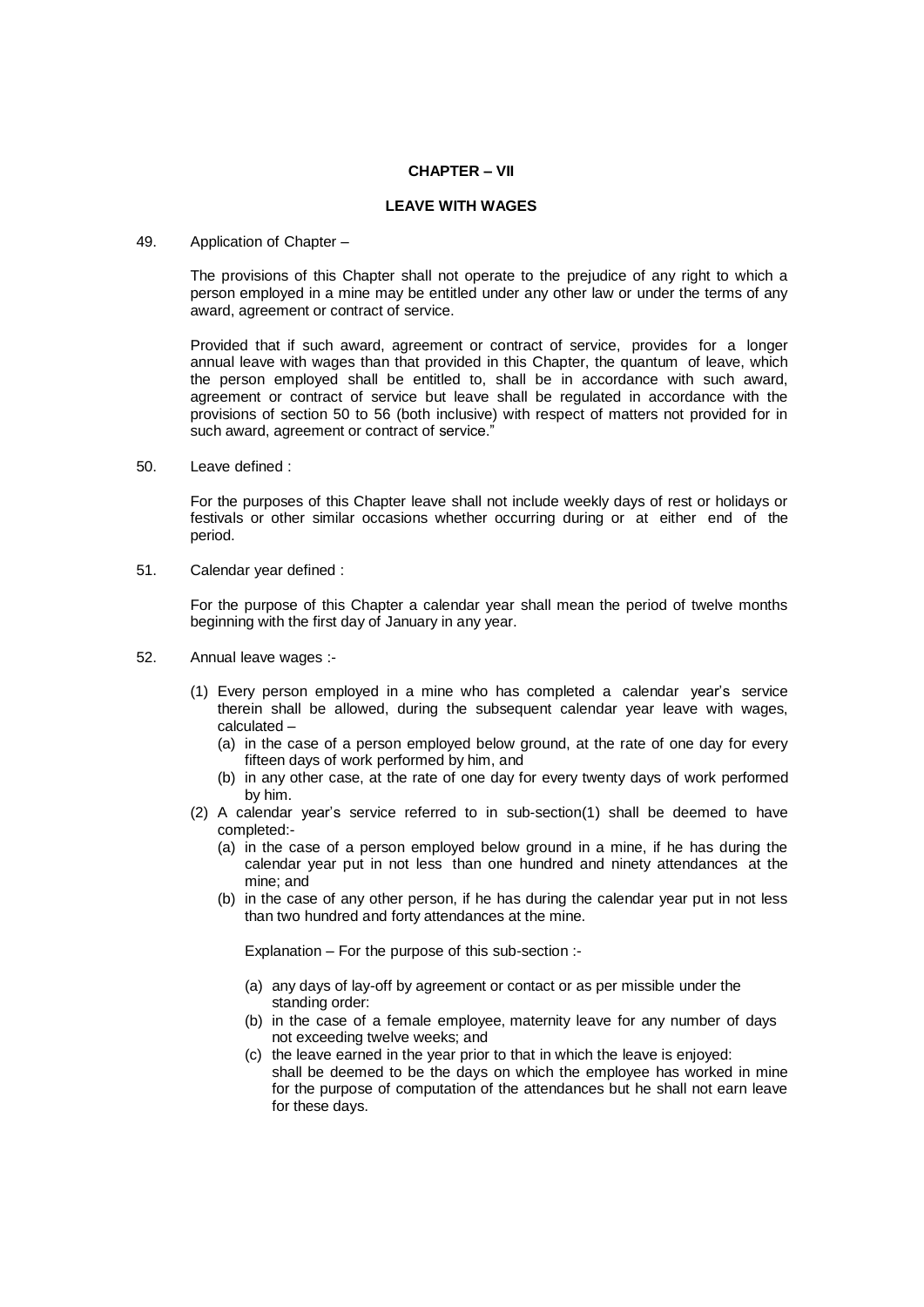- (3) A person whose service commences otherwise than on the first day of January shall be entitled to leave with wages in the subsequent calendar year at the rates specified in sub-section(1), if  $-$ 
	- (a) in the case of a person employed below ground in a mine, he has put in attendances for not less than one half of the total number of days during the remainder of the calendar year: and
	- (b) in any other case, he has put in attendances for not less than two-thirds of the total number of days during the remainder of the calendar year.
- (4) Any leave not taken by a person to which he is entitled in any one calendar year under sub-section(1) or sub-section(3) shall be added to the leave to be allowed to him under sub-section(1) during the succeeding calendar year.

Provided that the total number of days of leave which may be accumulated by any such person shall not at any one time exceed thirty days in all.

Provided further than any such person who has applied for leave with wages but has not been given such leave in accordance with sub-section(6) shall be entitled to carry forward the unavailed leave without any limit.

(5) Any such person may apply in writing to the manager of the mine not less than fifteen days before the day on which he wishes his leave to begin, for all leave or any portion thereof then allowable to him under sub-section (1), (3) and (4).

Provided that the number of times in which leave may be taken during any one calendar year shall not exceed three.

- (6) An application for such leave made in accordance with sub-section (5) shall not be refused unless the authority empowered to grant the leave is of opinion that owing to the exigencies of the situation the leave should be refused.
- (7) If a person employed in a mine wants to avail himself of the leave with wages due to him to cover a period of illness he shall be granted such leave even if the application for leave is not made within the time specified in sub-section(5).
- (8) If the employment of a person employed in a mine is terminated by the owner, agent or manager of the mine before he has taken the entire leave to which he is entitled up to the day of termination of his employment, or if such person having applied for and having not been granted such leave, quits his employment before he has taken the leave, the owner, agent or manager of the mine shall pay him the amount payable under section 53 in respect of the leave not taken and such payment shall be made where the employment of the person is terminated by the owner, agent or manager, before the expiry of the second working day after such termination, and where a person himself quits his employment, on or before the next pay day.
- (9) The unavailed leave of a person employed in mine shall not be taken into consideration in computing the period of any notice required to be given before the termination of his employment.
- (10)Where the person employed in a mine is discharged or dismissed from service or quits his employment or is superannuated or dies while in service, he or his heirs or wages in lieu of leave due to him calculated at the rate specified in sub-section (1), if-
	- (a) in the case of a person employed below ground in a mine, he has put in attendance for not less than one-half of the total number of days from the date of his employment to the date of his discharge or dismissal or quitting of employment or superannuation or death, and
	- (b) in any other case, he has put in attendance for not less than two thirds of the total number of days from the date of his employment to the date of his discharge or dismissal or quitting of employment of superannuation or death, and payment of such wages shall be made by the owner, agent or manager of the mine at the rate specified in section 53, where the person is discharged or dismissed from service or quits employment or is superannuated, before the expiry of the second working day after such discharge dismissal, quitting of employment or superannuation, as the case may be and where the person employed dies while in service within a period of two months of his death."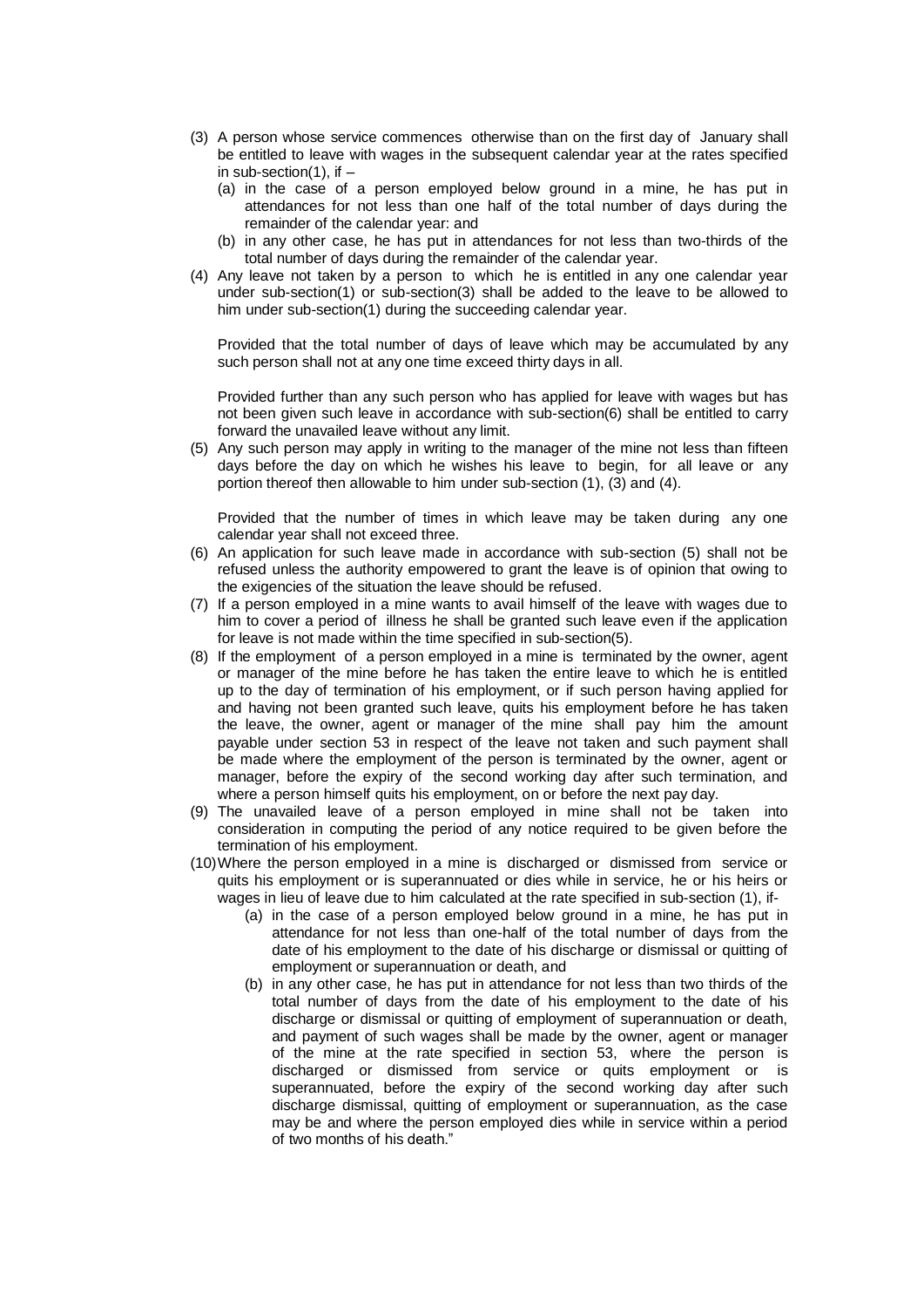Explanation – For the purpose of sub-section (1), and (10), any fracatioin of leave of half day or more, half a day shall be omitted.

53. Wages during leave period :-

For the leave allowed to a person employed in a mine under section 52, he shall be paid at a rate equal to the daily average of his total full-time earnings for the days on which he was employed during the month immediately preceeding his leave, exclusive of any overtime wages and bonus but inclusive of any dearness allowance and compensation in cash including such compensation, if any accruing through the free issue of foodgrains and other articles as persons employed in the mine may, for the time being, be entitled to:

Provided that if no such average earning are available, then the average shall be computed on the basis of the daily average of the total full time earnings of all persons similarly employed for the same months.

- 54. Payment in advance in certain cases:- Any person employed in a mine who has been allowed leave for not less than four days shall before his leave begins be paid the wages due for the period of the leave allowed.
- 55. Mode of recovery of unpaid wages Any sum required to be paid by the owner, agent or manager of a mine under this Chapter but not paid by him shall be recoverable as delayed wages under the provisions of the payment of Wages Act. 1936.
- 56. Power to exempt mines:-

Where the Central Government is satisfied that the leave rules applicable to persons employed in any mine provide benefits which in its opinion are not less favourable than those provided for in this Chapter it may, by order in writing and subject to such conditions as may be specified therein exempt the mine from all or any of the provisions of the Chapter.

CHAPTER – VIII REGULATIONS, RULES AND BYE-LAWS

- 57. Power of Central Government to make regulations:- The Central Government may, by notification in the official Gazette make regulations consistent with this Act for all or any of the following purposes, namely:
	- (a) for prescribing the qualifications required for appointment as Chief Inspector or Inspector;
	- (b) for prescribing and regulating the duties and powers of the Chief Inspector and of Inspectors in regard to the inspection of mines under this Act;
	- (c) for prescribing the duties of owners, agents and managers of mines and persons acting under them and for prescribing the qualifications 9including age) of agents and managers of mines and of persons acting under them.
	- (d) for requiring facilities to be provided for enabling managers of mines and other persons acting under them to efficiently discharge their duties.
	- (e) for regulating the manager of ascertaining, by examination or otherwise, the qualification of managers of mines and persons acting under them and the granting and renewal of certificates of competency.
	- (f) for fixing the fees, if any, to be paid in respect of such examinations and of the grant and renewal of such certificates.
	- (g) For determining the circumstances in which and the conditions in respect to which it shall be lawful for more mines than one to be under a single manager, or for any mine or mines to be under a manager not having the prescribed qualifications.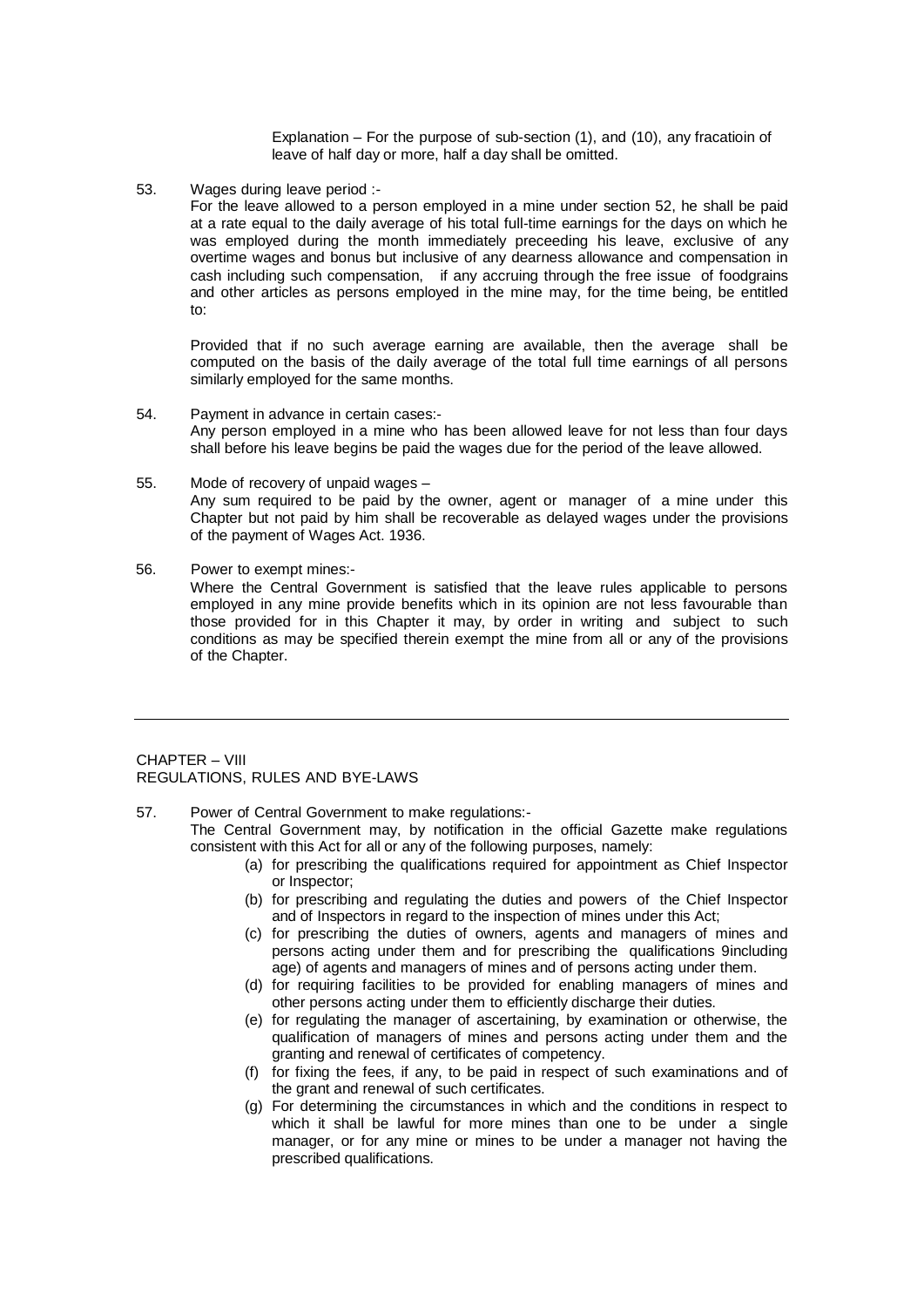- (h) For providing for inquiries to be made under this including any inquiry relating to misconduct or incompetence on the part of any person holding a certificate under this Act and for the suspension or cancellation of any such certificate and for providing where ever necessary, that the person appointed to hold an inquiry shall have all the powers of a civil court under the Code of Civil Procedure 1908, (V of 1908) for the purpose of enforcing the attendance of witnesses and compelling the production of documents and material objects.
- (i) For regulating, subject to the provisions of the Indian Explosives Act, 1884, (IV of 1884) and of any rules made thereunder, the strong, conveyance and use of explosive,
- (j) For prohibiting, restricting or regulating the employment of women in mines or in any class of mines of on particular kind of labour which are attended by danger to the life, safety, or health of such persons and for limiting the weight of any single load that may be carried by any such person;
- (k) For providing for the safety of the persons employed in a mine, their means of entrance thereinto and exit therefrom the number of shafts or outlets to be furnished; and the fencing of shafts, pits, outlets, pathway and subsidences;
- (l) For prohibiting the employment in a mine either as manager or in any other specified capacity of any person except persons paid by the owner of the mine and directly answerable to the owner or manager of the mine;
- (m) For providing for the safety of the roads and working places in mines, including the sitting; maintenance and extraction or reduction of pillars or blocks of minerals and the maintenance of sufficient barriers between mine and mine;
- (n) For the inspection of workings and sealed off fire-areas in a mine, and for the restriction of workings in the vicinity of the sea or any lake or river or any other body of surface water, whether natural or artificial, or of any public road or building and for requiring due precaution to be taken against the irruption or inrush of water or other matter into, outbreak of fire in or premature collapse of any workings;
- (o) For providing for the ventilation of mines and the action to be taken in respect of dust fire, and inflammable and noxious gases, including precautions against spontaneous combustion, under ground fire and coal dust;
- (p) For regulating subject to the provisions of the Indian Electricity Act, 1910(X of 1910) and of any rules made thereunder, the generation, storage, transformation transmission and use of electricity in mines and for providing for the care and the regulation of the use of all electrical apparatus and electrical cables in mines and of all other machinery and plant therein.
- (q) For regulating the use of machinery in mines, for providing for the safety of persons employed on or near such machinery and on haulage roads and for restricting the use of certain classes of locomotives underground;
- (r) For providing for proper lighting of mines and regulating the use of safety lamps therein and for the search of persons entering a mine in which safety lamps are in use;
- (s) For providing against explosions or ignitions of inflammable gas or dust or irruption or accumulations of water in mines and against danger arising therefrom and for prohibiting restricting or regulating the extraction of minerals in circumstances likely to result in the premature collapse of workings or to result in or to aggravate collapse of workings or irruption of water or ignitions in mines;
- (t) For prescribing under clause(g) of sub-section(1) of section 2, the types of accidents and for prescribing the notices of accidents and dangerous occurrences and the notices reports and returns of mineral output; persons employed and other matters provided for by regulations to be furnished by owners, agents and managers of mines, and for prescribing the forms of such notices, returns and reports, the persons and authorities to whom they are to be furnished the particulars to be contained in them and the time within which they are to be submitted;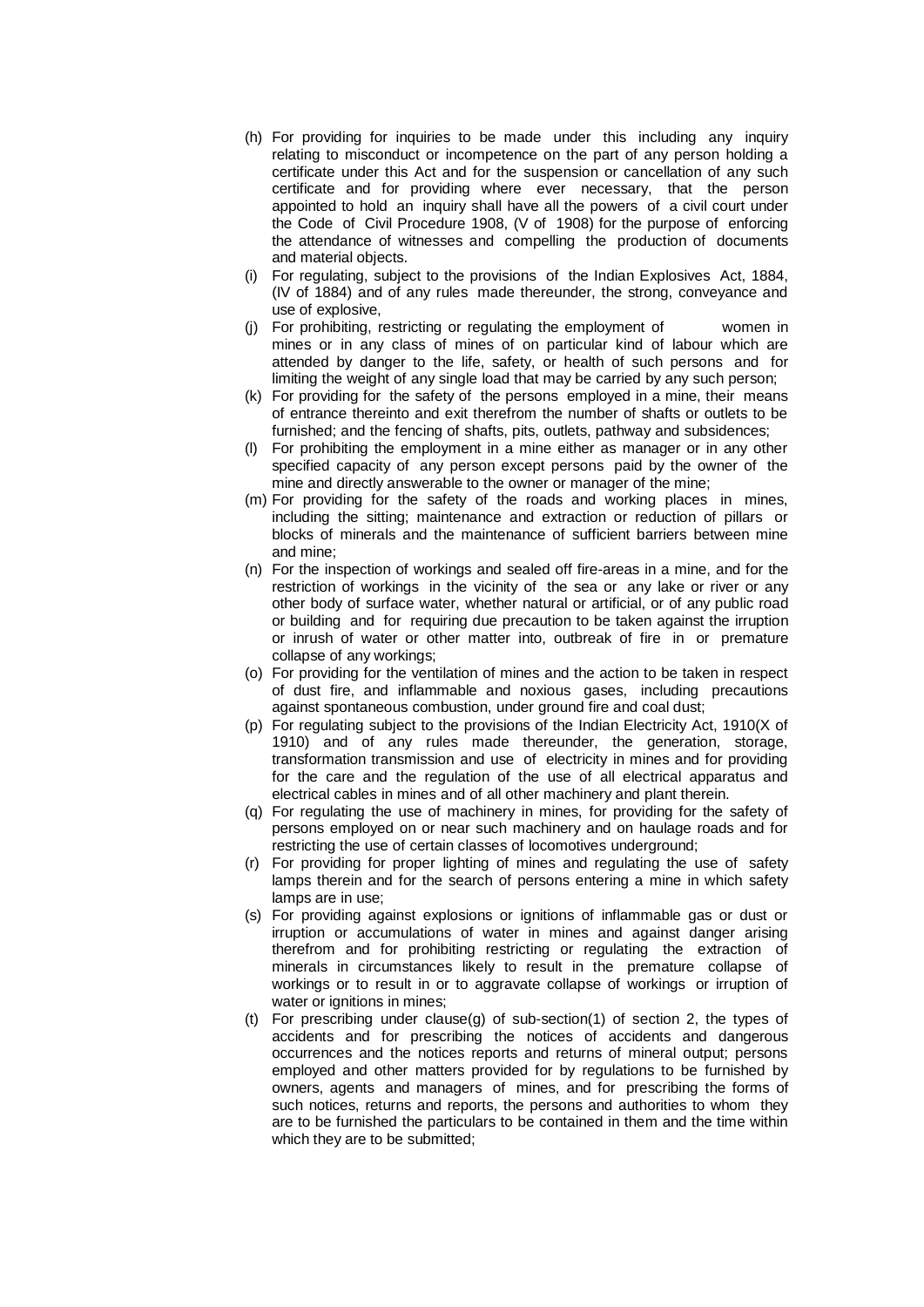- (u) For requiring owners, agents and managers of mines to have fixed boundaries for the mine, for prescribing the plans and sections and field notes connected therewith to be kept by them and the manager and places in which such plans, section and field notes are to be kept for purposes of record for the submission of copies thereof to the Chief Inspector; and for requiring making of fresh surveys and plans by them and in the event of noncompliance, for having the survey made and plans prepared through and other agency and for the recovery of expenses thereof in the same manner as an arrear of land revenue:
- (v) For regulating the procedure on the occurrence of accidents or accidental explosions or ignitions in or about mines for dealing effectively with the situation.
- (w) For prescribing the form of, and the particulars to be contained in the notice to be given by the owner, agent or manager of a mine under section 16;
- (x) For prescribing the notice to be given by the owner, agent or manager of mining before mining operations are commenced at or extended to any point within forty-five metres of any railway subject to the provisions of the Indian Railways Act, 1890, (IX of 1890) of any public roads or other works, as the case may be which are maintained by the Government or any local authority.
- (y) For the protection from injury, in respect of any mine when the workings are discontinued, property vested in the Government or any local authority or railway company as defined in the Indian Railways Act, 1890.
- (yy) for requiring protective works to be constructed by the owner, agent or manager or a mine before the mine is closed, and in the event of noncompliance, for getting such works executed by any other agency, and for recovering the expenses, thereof from such owner in the same manner as an arrear of land revenue;
- (z) for providing for the appointment of Courts of Inquiry under quarry, incline, shaft pit or outlet, whether the same is being worked or not or any dangerous or prohibited area, subsidence haulage, tramline or pathway, where such fencing is necessary for the protection of the public; and (zz) any other matter which has to be or may be prescribed

## 58. Power of Central Government to make rules –

The Central Government may, by notification in the official Gazette, make rule consistent with this Act for all or any of the following purposes, namely -

- (a) for providing the term of office and other conditions of service of and the manner of filling vacancies among, the members of a Committee and for regulating the procedure to be followed by a Committee for transacting its business."
- (b) For prescribing the form of the register referred to in sub-section (3) of section 23;
- (c) For providing for the appointment of Courts of Inquiry under section 24, for regulating the procedure and powers of such Courts for the payment of travelling allowance to the members, and for the recovery of the expenses of such courts including any other expenses connected with the inquiry in the same manner as an area of land revenue from the manager, owner or agent of the mine concerned;

(cc) for providing the inspection of mines to be carried out on behalf of the persons employed therein by a technical expert (not less than an overman in status) the facilities therefore, the frequency at which and the manner in which such inspections are to be carried out and the manner in which reports of such inspections are to be made.

(d) for requiring the maintenance of the mines wherein any women employed or were employed on any day of the preceding twelve months of suitable rooms to be reserved for the use of children under the age of six years belonging to such women, and for prescribing, either generally or with particular reference to the number of women employed in the mine, the number of standards of such rooms, and the nature and extent of the amenities to be provided and the supervision to be exercised therein;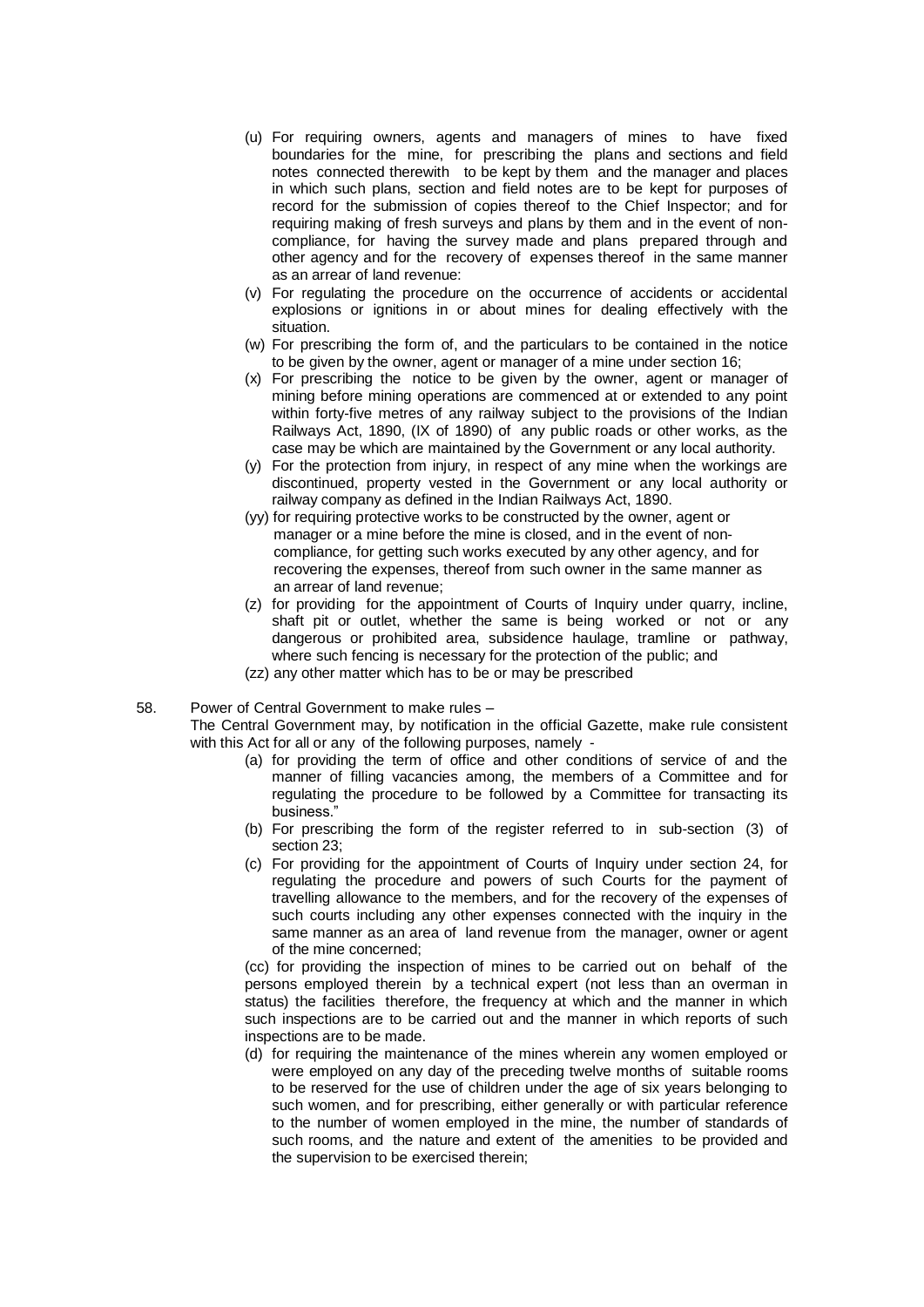- (e) for requiring the maintenance at or near pitheads of bathing places equipped with shower baths and of locker rooms for the use of men employed in mines and of similar and separate places and rooms for the use of women in mines where women are employed and for prescribing either generally or with particular reference to the numbers of men and women ordinarily employed in a mine, the number and standards of such places and rooms.
- (f) For prescribing the standard of sanitation to be maintained and the scale of latrine and urinal accommodation to be provided at mines, the provision to be made for the supply of drinking water.

(ff) for providing for the supply and maintenance of medical appliances and comforts and for prescribing the contents and number of first-aid boxes and cupboards, the training in first-aid work, the size and equipment of first-aid rooms and staff in charge thereof and the arrangements for conveyance of injured persons to hospitals or dispensaries;

(fff)for requiring the imparting of practical instruction to, or the training of, persons employed or to be employed in mines otherwise than in a position of such instruction and training;

- (g) for prohibiting the possession or consumption of intoxicating drinks or drugs in a mine and the entry or presence therein of any person in a drunken state;
- (h) for prescribing the form of notices required under section 36, and for requiring such notices to be posted also in specified languages;
- (i) for defining the person who shall, for the purpose of section 37, be deemed to be persons holding positions of supervision of management employed in a confidential capacity;
- (j) for prohibiting the employment in mines of persons or any class of persons who have not been certified by a qualified medical practitioner to have completed their fifteenth year, and for prescribing the manner and the circumstances in which such certificates may be granted and revoked;
- (k)

(kk) for requiring persons employed or seeking employment at mines to submit themselves for medical examination and for prohibiting on medical grounds the employment of any person at a mine either absolutely or in a particular capacity or in particular work;

- (l) for prescribing the form of registers required by section 48 and the maintenance and form or registers for the purposes of Chapter VII;
- (m) for prescribing abstracts of this Act and of the regulations and rules and the language in which the abstracts and bye-laws shall be posted as required by section 61 and 62:
- (n) for requiring notices, returns and reports in connection with any matters dealt with by rules to be furnished by owners; agents and managers of mines and for prescribing the forms of such notices returns and reports, the persons and authorities to whom they are to be furnished, the particulars to be contained in them, and the times within which they are to be submitted;
- (o) for requiring the provision and maintenance in mines; wherein more than fifty persons are ordinarily employed, of adequate and suitable shelters for taking food with provisions for drinking water.
- (p) For requiring the provision and maintenance in any mine specified in this behalf by the Chief Inspector or Inspector wherein more than two hundred and fifty persons are ordinarily employed of a canteen or canteen for the use of such persons;
- (q) For requiring the employment in every mine wherein five hundred or more persons are ordinarily employed of such number of welfare officers as may be specified and for prescribing the qualifications and the terms and conditions of, and the duties to be performed by, such welfare officers;
- (r) For requiring the establishment of rescue stations for specified mines or groups of specified mines or for all mines in a specified area and for prescribing how and by whom such stations shall be established;
- (s) For providing for the management of rescue stations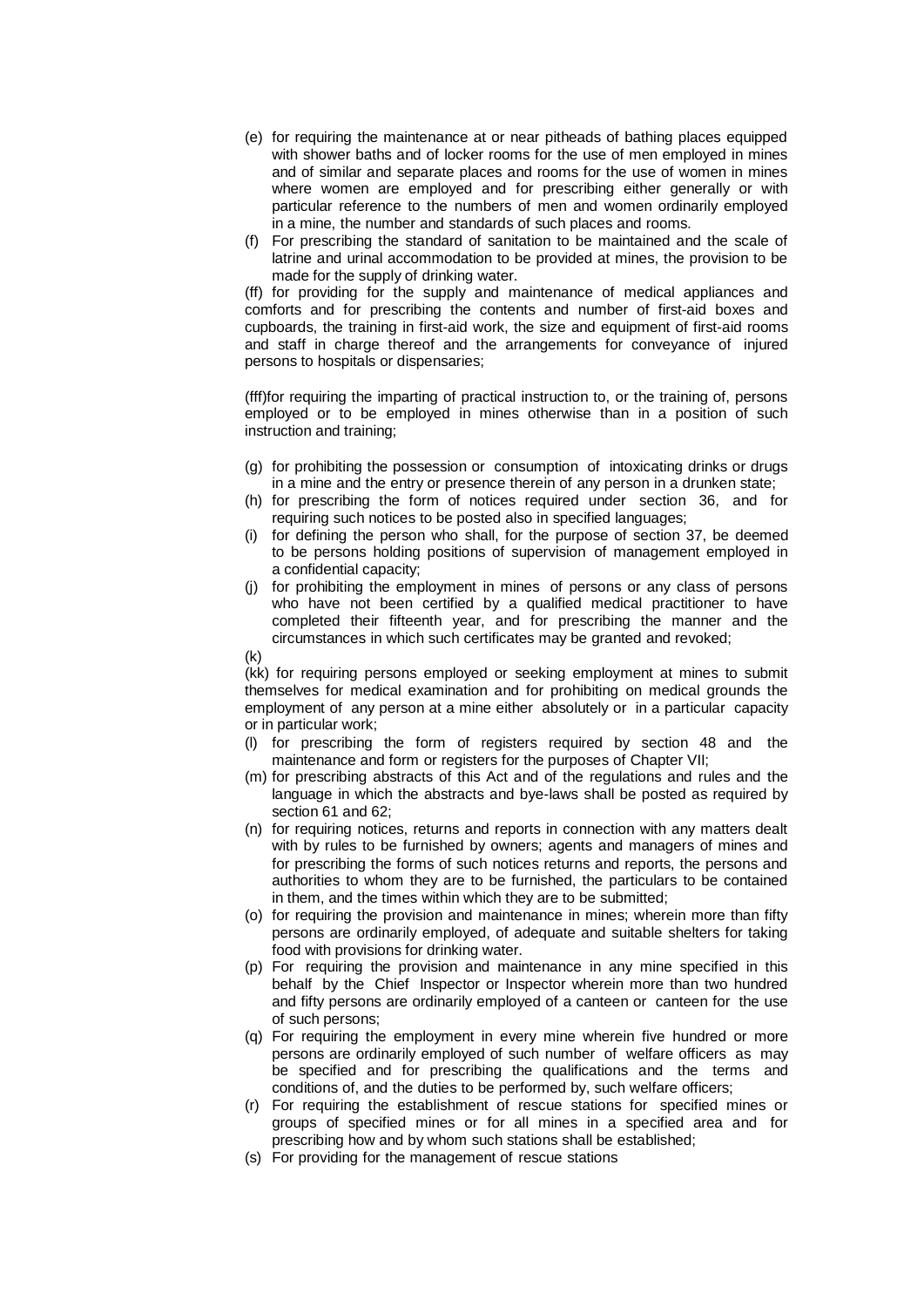(sa)for providing for the standards of physical fitness and other qualifications of the persons constituting rescue brigades;

(sb)prescribing the places of residence of the persons constituting rescue brigades;

- (t) for prescribing the position, equipment, control, maintenance and functions of rescue stations;
- (u) for providing for the levy and collection of a duty of excise(at) a rate not exceeding twenty five paise per tonne) on coke and coal produced in and despatched from mines specified under clause(r), the creation of a rescue stations fund for such mines, the crediting to such fund of such sums of money as the Central Government may, after due appropriation made by Parliament by law in this behalf, provide from out of the proceeds of such cess credited to the Consolidated Fund of India, the manner in which the money from such fund shall be utilised and the administration of such fund;
- (v) for providing for the formation, training composition and duties of rescue brigades and generally for the conduct of rescue work in mines;

(vv) for providing for the constitution of safety Committees for specified mine or groups of specified mines or for all mines in a specified area for promoting safety and for laying down the composition, manner of formation and functions of such safety Committees and. "

- (w) generally to provide for any matter not provided for by this Act or the regulations, provision for which is required in order to give effect to this Act.
- 59. Prior publication of regulations and rules
	- (1) The power to make regulations and rules conferred by section 57 and 58 is subject to the condition of the regulations and rules being made after previous publication.
	- (2) The date to be specified in accordance with clause (3) of section 23 of the General Clauses Act, 1897, (IX of 1897) as that after which a draft of regulations or rules proposed to be made will be taken under consideration, shall not be less than three months from the date on which the draft of the proposed regulations or rules published for general information.
	- (3)
	- (4) no regulation or rule shall be made unless the draft thereof has been referred to the Committee constituted under-sub-section(1) of section 12 and unless that Committee has had a reasonable opportunity of reporting as to the expediency of making the same and as to the suitability of its provisions;
	- (5) Regulation and rules shall be published in the official Gazette and, on such publication, shall have effect as if enacted in this Act.
	- (6) The provisions of sub-section (1), (2) and (4) shall not apply to the first occasion on which rules referred to in clause (d) or clause (e) section 58 are made.
	- (7)
- 60. Power to make regulations without previous Publications –

Notwithstanding anything contained in sub-section (1), (2) and (4) of section 59, regulations under section 57 may be made without previous publication and without reference to the Committee, constituted under sub-section (1) of section 12, of the Central Government is satisfied that for the prevention of apprehended danger or the speedy remedy of conditions likely to cause danger it is necessary in making such regulations to dispense with the delay that would result from such publication and reference:

Provided that any regulation so made shall be send to the said committee for information and shall not remain in force for more than one year from the making thereof.

(1) The owner, agent or manager of a mine may, and shall, if called upon to do so by the Chief Inspector or Inspector, frame and submit to the Chief Inspector or Inspector a draft of such bye-laws, not being inconsistent with this Act or any regulations or rules for the time being in force, governing the use of any particular machinery or the such adoption of a particular method of working the mine as owner, agent or manager may deem necessary to prevent accidents and provide for the safety, convenience and discipline of the persons employed in the mine.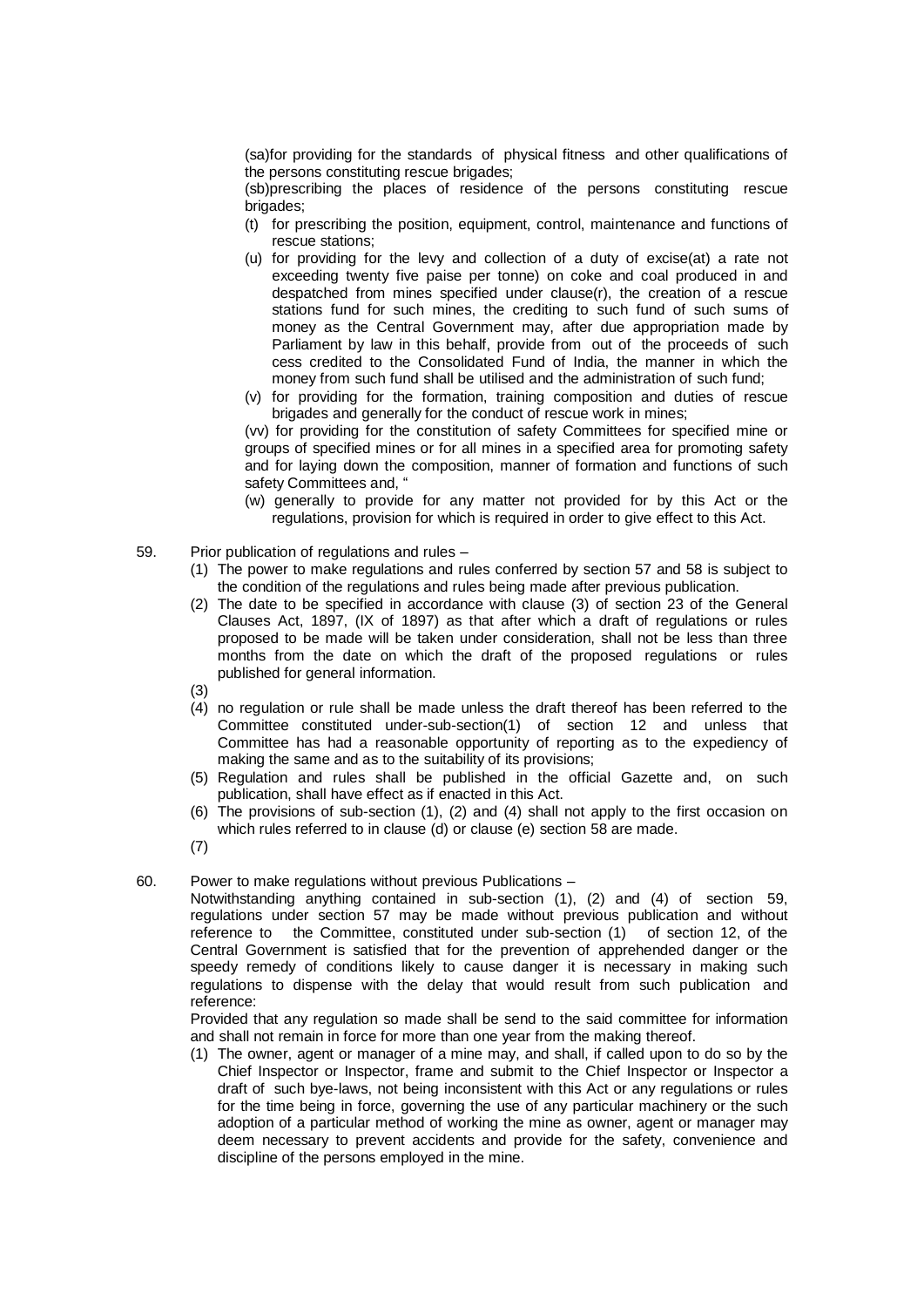- (2) If any such owner, agent or manager
	- (a) falls to submit within two months a draft of bye-laws after being called upon to do so by the Chief Inspector or Inspector, or
	- (b) submits a draft of bye-laws which is not in the opinion of the Chief Inspector or Inspector sufficient, the Chief Inspector or Inspector may – (i) propose a draft of such bye-laws as appear to him to be sufficient, or (ii)propose such amendment in any draft submitted to him by the owner, agent or manager as will, in his opinion, render it sufficient, and shall send such draft or bye-laws or draft amendment to the owner agent or manager as the case may be, for consideration.
- (3) If within a period of two months from the date on which any draft bye-laws or draft amendments are sent by the Chief Inspector or Inspector to the owner, agent or manager under the provisions of sub-section(2), the Chief Inspector or Inspector and the owner, agent or manager are unable to agree as to the terms of the bye-laws to be made under sub-section(1) the Chief Inspector or Inspector shall refer the draft byelaws for settlement to the Committee constituted under sub-section(1) of section 12,
- (4) (a)When such draft bye-laws have been agreed to by the owner, agent or manager and the Chief Inspector or Inspector or, which they are unable to agree, have been settled by the Committee constituted under sub-section (1) of section 12, a copy of the draft bye-laws shall be sent by the Chief Inspector or Inspector to the Central Government for approval.

(b) The Central Government may make such modification of the draft bye-laws as it thinks fit.

(c)Before the Central Government approves the draft bye-laws, whether with or without modifications there shall be published in such manner as the Central Government may think best adopted for informing the persons affected, notice to the proposal to make the bye-laws and of the place where copies of the draft bye-laws may be obtained, and of the time (which shall not be less than thirty days within which any objections with reference to the draft bye-laws, made by or on behalf of persons affected should be sent in writing and shall state –

(d) Every objection shall be in writing and shall state –

- (i) the specific grounds of objections and
- (ii) the omissions, additions or modifications asked for

(e) The Central Government shall consider any objection made within the required time by or on behalf of persons appearing to it to be affected and may approve the bye-laws either in the form in which they were published or after making amendments thereto as it thinks fit.

(5)The bye-laws, when so approved by the Central Government shall have effect as if enacted in this Act, and the owner, agent or manager of the mine shall cause a copy of the bye-laws, in English and in such other language or languages as may be prescribed, to be posted up in some conspicuous place at or near the mine, where the bye laws may be conveniently read or seen by the persons employed; as often as the same become defaced obliterated or destroyed, shall cause them to be renewed with all reasonable despatch.

(6)The Central Government may, order in writing rescind the whole or in part, any byelaws so made, and thereupon such bye-laws shall cease to have effect accordingly.

#### 61 A. Laying of regulations, rules and bye-laws before parliament.

Every regulation made under section 57, every rule made under section 58 and every byelaw made under section 61d shall be laid as soon as may be after it is made before each house of parliament, while it is in session, for a total period of thirty days which maybe comprised in one session or in two or more successive sessions, and if before the expiry of the session aforesaid, both houses agree in making any modification in the regulation, rule or bye-law should not be made, the regulation, rule or bye-law shall thereafter have effect only in such modified form or be of no effect, as the case may be; so however that any such modification or amendment shall be without prejudice to the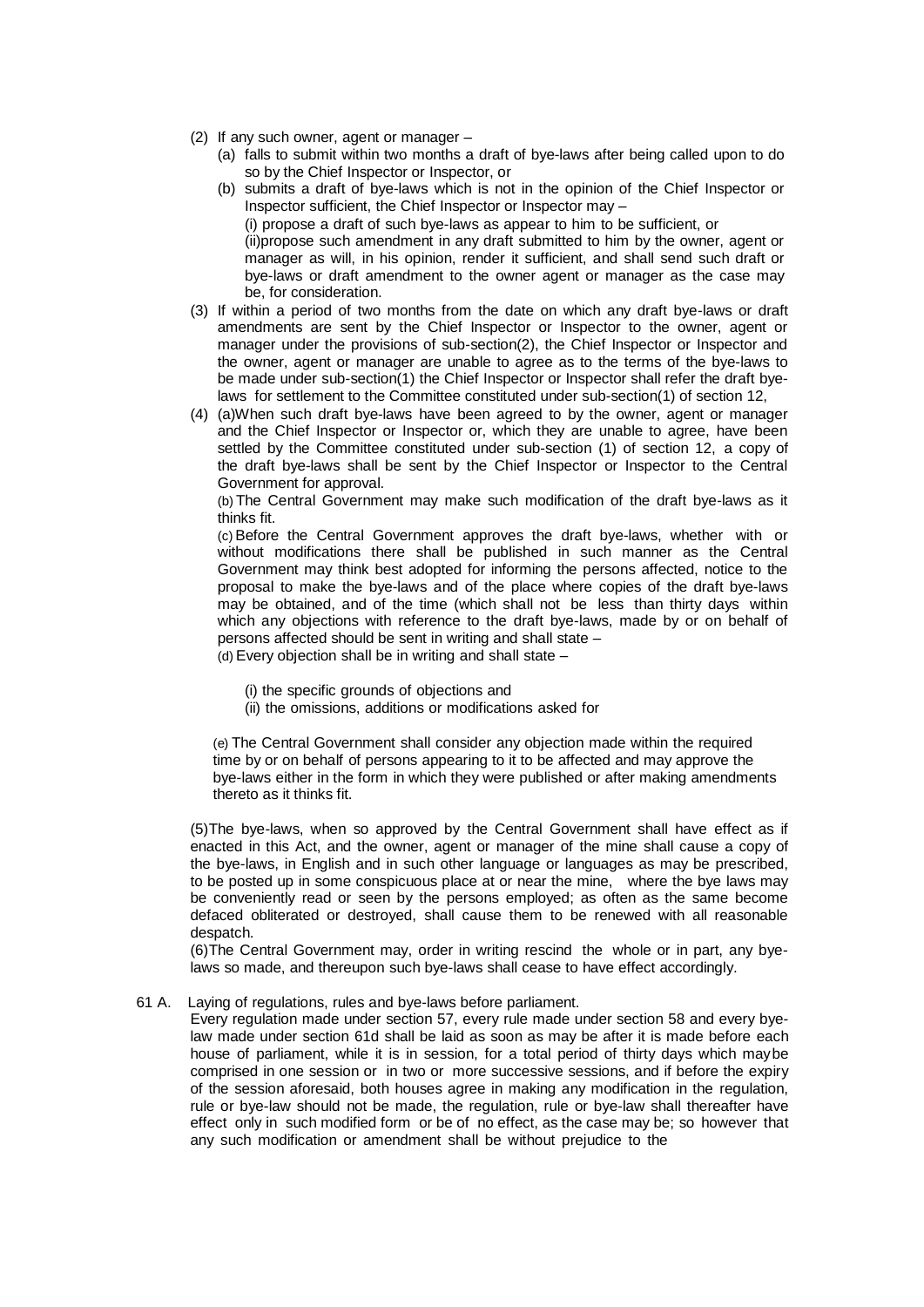validity of anything previously done under that regulation, rule or bye-law, as the case may be."

- 62. Posting of abstracts from Act, regulations etc.
	- There shall be kept posted up at or near every mine in English and in such other language or languages as may be prescribed, the prescribed abstracts of the Act and of the regulations and rules.

#### **CHAPTER – IX PENALTIES AND KPROCEDURE**

- 63. Obstruction
	- (1) Whoever obstructs the Chief Inspector and inspector or any person authorised under section 8 in the discharge of his duties under this Act. refuses of wilfully neglects to afford the Chief Inspector, Inspector or such person any reasonable facility for making any entry, inspection, examination or inquiry authorised by or under this Act in relation to any mine shall be punishable with imprisonment of a term which may extend to three months, or with fine which may extend to five hundred rupees, or both.
	- (2) Whoever refuses to produce on the demand of the Chief Inspector or any registers or other documents kept in pursuance of this Act. or prevents or attempts to prevent or does any thing which he has reason to believe to be likely to prevent any person from appearing before or being examined by an inspecting officer acting in pursuance of his duties under this Act, shall be punishable with fine which may extend to three hundred rupees.
- 64. Falsification of records –

Whoever –

- (a) counterfoils, or knowingly makes a false statement in any certificate, or any official copy of a certificate, granted under this Act, or
- (b) knowingly uses as true any such counterfeit or false certificate, or
- (c) makes or produces or uses any false declaration, statement or evidence knowing the same to be false for the purpose of obtaining for himself or for any other person a certificate or the renewal of a certificate under this Act, or any employment in a mine, or
- (d) falsifies any plan, section, register or record, the maintenance of which is required by or under this Act or produces before any authority such false plan, section, register or record, knowing the same to be false or;
- (e) makes, gives or delivers any plan, return, notice, record or report containing a statement, entry or detail which is not to the best of his knowledge or belief true, shall be punishable with imprisonment for a term which may extend to three months or with fine which may extend to one thousand rupees or with both.
- 65. Use of false certificates of fitness Whoever knowingly uses or attempts to use as a certificate of fitness granted to himself under section 43 a certificate granted to another person under that section, or having been granted a certificate of fitness to himself under that section, knowingly allows it to be used, or allows an attempt to use it to be made by another person shall be punishable with imprisonment for a term which may extend to one month, or with fine which may extend to two hundred rupees, or with both.
- 66. Omission to furnish plans etc. Any person who, without reasonable excuse the burden of providing which shall lie upon him, omits to make or furnish in the prescribed form or manner or at or within the prescribed time any plan, section return, notice, register; record or report required by or under this Act to be made or furnished shall be punishable with fine which may extend to one thousand rupees.

67. Contravention of provisions regarding employment of labour -

Whoever, save as permitted by section 38, contravenes any provision of this Act or of any regulation rule, bye-law or of any order made thereunder prohibiting retricting or regulating the employment or presence of persons in or about a mine shall be punishable with imprisonment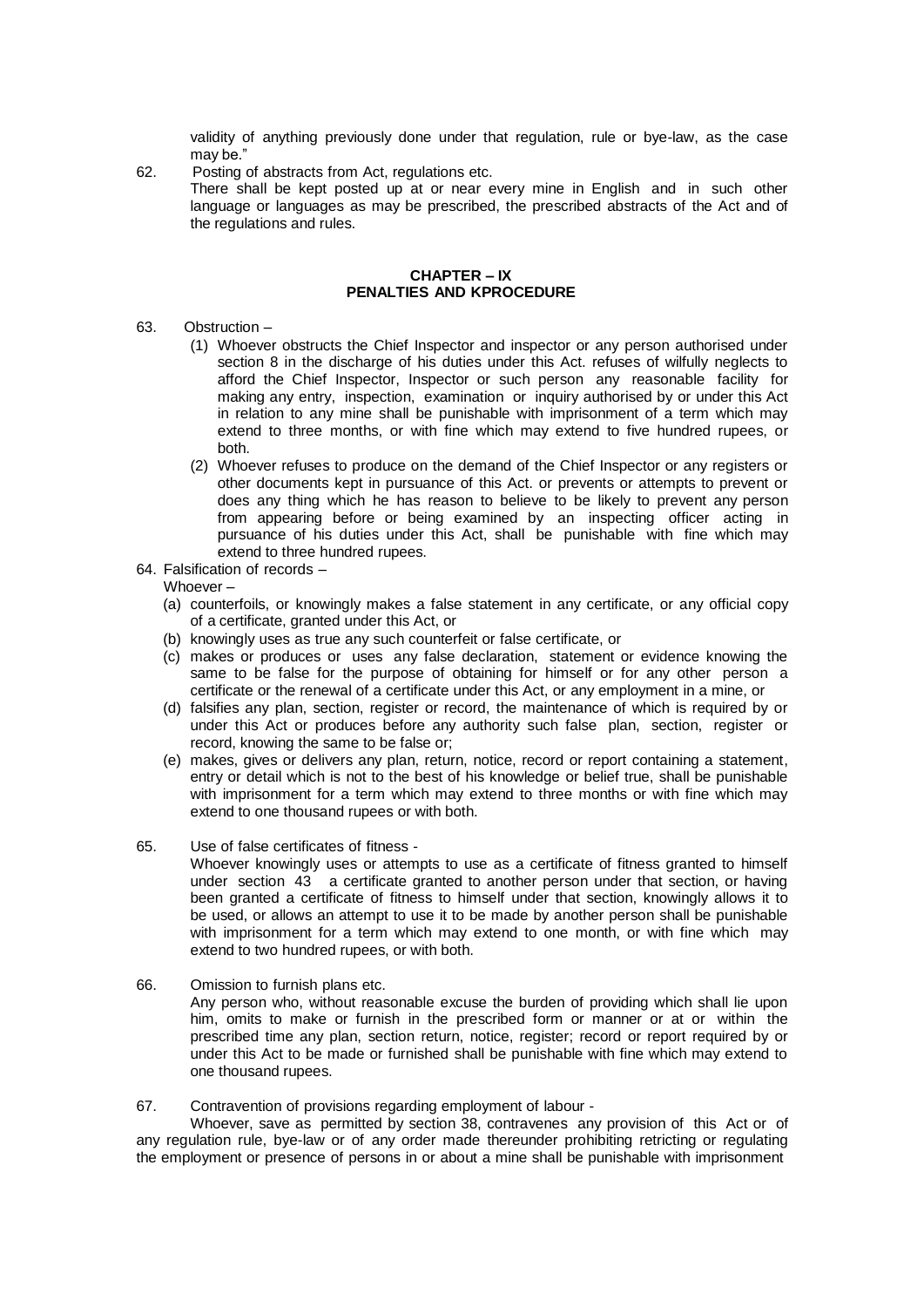for a term which may extend to three months, or with fine which may extend to one thousand rupees, or with both.

- 68. Penalty for employment of persons below eighteen years of age-If a person below eighteen years of age is employed in a mine in contravention of section 40, the owner, agent or manager of such mine shall be kpunishable with fine which may extend to five hundred rupees.
- 69. Failure to appoint manager Whoever, in contravention of the provisions of section 17, fails to appoint a manager shall be punishable with imprisonment for a term which may extend to three months or with fine which may extend to two thousand and five hundred rupees, or both.
- 70. Notice of accidents :
	- (1) Whoever in contravention of the provision of sub-section (1) of section 23 fails to give notice of any accidental occurrence or to post a copy of the notice on the special notice board referred to in that sub-section and to keep in there for the period specified shall be punishable with imprisonment for a term which may extend to three months, or with fine which may extend to five hundred rupee or with both.
	- (2) Whoever in contravention of a direction made by the Central Government under subsection (3) falls to record in the prescribed register to give notice of any accidental occurrence shall be punishable with imprisonment for a term which may extend to three months or with fine which may extend to three months or with fine which may extend to five hundred rupees, or with both.
- 71. Owner etc. to report to Chief Inspector in certain cases-Where the owner, agent or manager of a mine, as the case may be, has taken proceeding under this Act against any person employed in or about a mine in respect of an offence under this Act, he shall within twenty-one days from the date of the judgement or order of the court report the result thereof to the Chief Inspector.
- 72. Obligations of persons employed in a mine –

No person employed in a mine shall --

- (a) willfully interfere with or misuse any appliance convenience of other thing provided in a mine for the purpose of securing the health, safety or welfare of the person employed therein.
- (b) willfully and without reasonable cause do any thing likely to endanger himself of others;
- (c) willfully neglect to make us of any appliance or other thing provided in the mine for the purpose of securing the health or safety of the persons employed therein.
- 72A. Special provision for contravention of certain regulations Whoever contravenes any provision of any regulations or of any bye-law or any order made thereunder, relating to matters specified in clauses (d),(l),(m),(n),(o),(p),(r), (s) and (u) of section 7 shall be punishable with imprisonment for a term which may extend to six months or with fine which may extend to two thousand rupees or with both.
- 72B. Special provision of contravention of order under section 22.

Whoever continues to work a mine in contravention of any order issued under subsection (1A), sub-section (2) or sub-section(3) of section 22 or under sub-section (2) of section 22 shall be punishable with imprisonment for a term which may extend to two years and shall also be liable to fine which may extend to two years and shall also be liable to fine which may extend to five thousand rupees.

Provided that in the absence of special and adequate reasons to the country to be recorded in writing in the judgement of the court, such fine shall not be less than two thousand rupees.

72C. Special provision for contravention of law with dangerous results-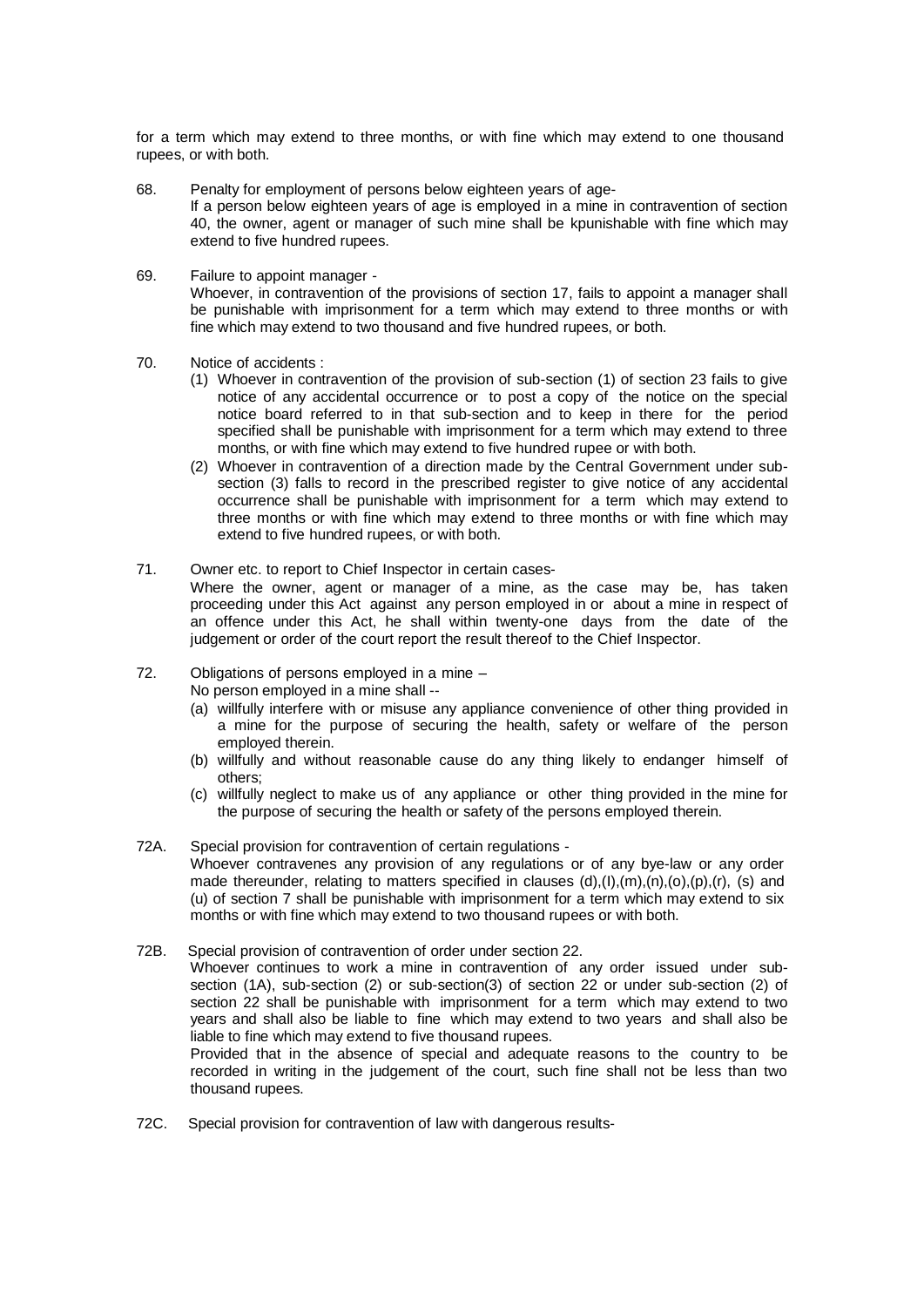(1) Whoever contravenes any provision of the Act or of regulation, rule or bye-law or of any order made under (1A) or sub-section (2) of section (3) of section 22 for under subsection (2) of section 22A shall be punishable -

- (a) If such contravention results in loss of life, with imprisonment which may extend to two years, or with fine which may extend to five thousand rupees, or with both, or
- (b) If such contravention results in serious bodily injury with imprisonment which may extend to one years, or with fine which may extend to three thousand rupees, or with both; or
- (c) If such contravention otherwise causes injury or danger to persons employed in the mine or other persons in or about the mine, with imprisonment which may extend to three months or with fine which may extend to one thousand rupees, or with both.

Provided that in the absence of special and adequate reasons to the contrary to be recorded in writing in the judgement of the court, such fine, in the case of a contravention referred to in clause (a), shall not be less than three thousand rupees. (2) Where a person having been convicted under this section is again convicted

thereunder, shall be punishable with double the punishment provided by sub-section (1).

(3) Any court imposing or confirming in appeal, revision or otherwise a sentence of fine passed under this section may, when passing judgement, order the whole or any part of the fine recovered to be paid as compensation to the person injured or, in the case of his death, to his legal representative;

Provided that if the fine is imposed in a case which is subject to appeal no such payment shall be made before the period allowed for presenting the appeal has elapsed of, if an appeal has been presented, before the decision of the appeal.

73. General provision of disobedience of others. Whoever contravenes any provision of this Act or of any regulation, rule or bye-laws or of any order made thereunder for the contravention of which no penalty is herein before provided shall be punishable with imprisonment for a term which may extend to three months, or with fine which may extend to one thousand rupees, or with both.

## 74. Enhanced penalty after previous conviction -

If any person who has been convicted for an offence punishable under any of the foregoing provisions (other than section 72B and 72C) is again convicted for an offence committed within two years of the previous conviction and involving a contravention of the same provision, he shall be punishable for each subsequent conviction with double the punishment to which he would have been liable for the first contravention of such provision.

#### 75. Prosecution of owner, agent or manager -

No prosecution shall be instituted against any owner, agent or manager for any offence under this Act except at the instance of the Chief Inspector or of the District Magistrate or of an Inspector authorised in this behalf by general or special order in writing by the Chief Inspector.

Provided that the Chief Inspector or the District Magistrate or the Inspector as so authorised shall, before instituting such prosecution, satisfy himself that the owner, agent or manager had failed to exercise all due diligence to prevent the commission of such offence.

Provided further that in respect of an offence committed in the course of the technical direction and management of a mine, the District Magistrate shall not institute any prosecution against an owner, agent or manager without the approval of the Chief Inspector.

76. Determination of owner in certain cases -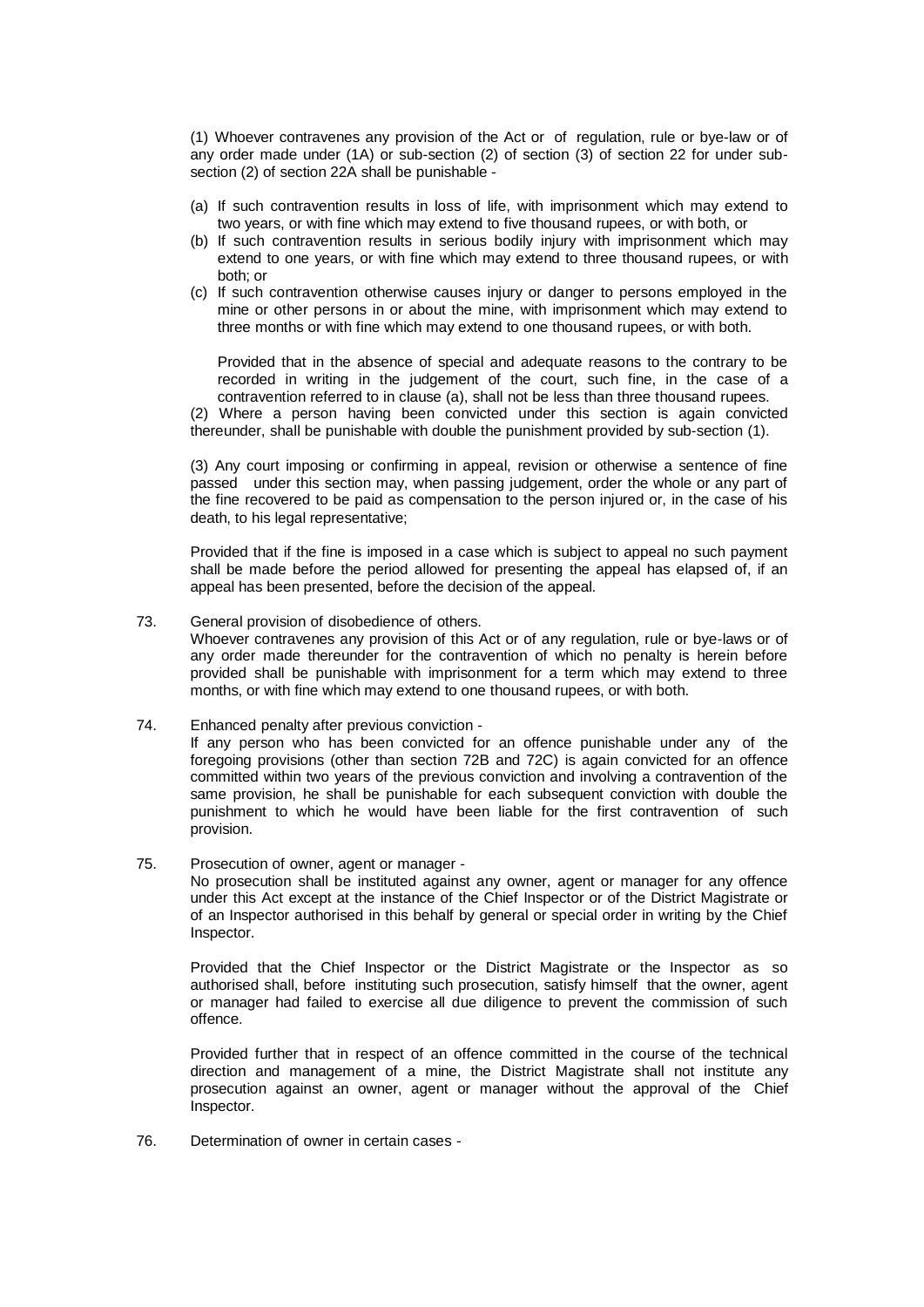Where the owner of a mine is firm or other association of individuals, all, or any of the partners or members thereof or where the owner of a mine is a company; all or any of the directors thereof where the owner of a mine is a Government or any local authority, as the case may be, to manage the affair of the mine, may be prosecuted and punished under this Act for any offence for which the owner of a mine is punishable:

Provided that where a firm, association or company has given notice in writing to the Chief Inspector that it has nominated -

- (a) in the case of a firm, any of its partners or managers:
- (b) in the case of an association, any of its members or managers;
- (c) in the case of a company any of its directors or managers.

Who is resident in each case in any place to which this act extends and who is in each case either in fact in charge of the management or holds the largest number of shares in such firm, association or company, to assume the responsibility of the owner or the mine for the purposes of this Act, such partner, member, director or manager, as the case may be, shall, so long as he continues to so reside and be in charge or hold the largest number of shares as aforesaid, be deemed to be the owner of the purposes of this Act unless a notice in writing canceling his nomination or stating that he has ceased to be a partner, member, director or manager as the case may be, is received by the Chief Inspector.

Explanation :- Where firm, association or company has different establishment or branches or different units in any establishment or branch, different persons may be nominated under this proviso in relation to different establishment or branches or units and the person so nominated shall, with respect only to the establishment, branch or unit in relation to which he has been nominated, deemed to be the owner of the mine.

77. Exemption of owner, agent or manager in certain cases -

Where the owner, agent or manager of a mine, accused of an offence under this Act, alleges that another person is the actual offender, he shall be entitled, upon complaint made by him in this behalf and on his furnishing the known address of the actual offender and on giving to the prosecutor not less than three clear days notice in writing of his intention to do so, to have that other persons brought before the court on the date appointed for the hearing of the case; and if after the commission of the offence has been proved, the owner, agent or manager of the mine, as the case may be proves to the satisfaction of the court -

- (a) that he has used due diligence to enforce the execution of the relevant provisions of this act, and
- (b) that the owner person committed the offence in question without his knowledge, consent or connivance, the said other person shall be convicted of the offence and shall be liable to the like punishment as if he were the owner, agent or manager of the mine and the owner, agent or manager, as the case may be, shall be acquitted, Provided that –
- (a) the owner, agent or manager of the mine as the case may be, may be examined on oath and his evidence and that of any witness who he calls in support shall be subject to cross examination by or on behalf of the person he alleges as the actual offender and by the prosecutor.
- (b) If inspite of due diligence the person alleged as the, actual offender cannot be brought before the court on the date appointed for the hearing of the case, the court shall adjourn from the hearing thereof from time to time so however that the total period of such adjournments does not exceed three months, and if by the end of the said period the person alleged as the actual offender cannot be brought before the court, the court shall proceed to hear the case against the owner, agent or manager as the case may be.
- 78. Power of court to make orders -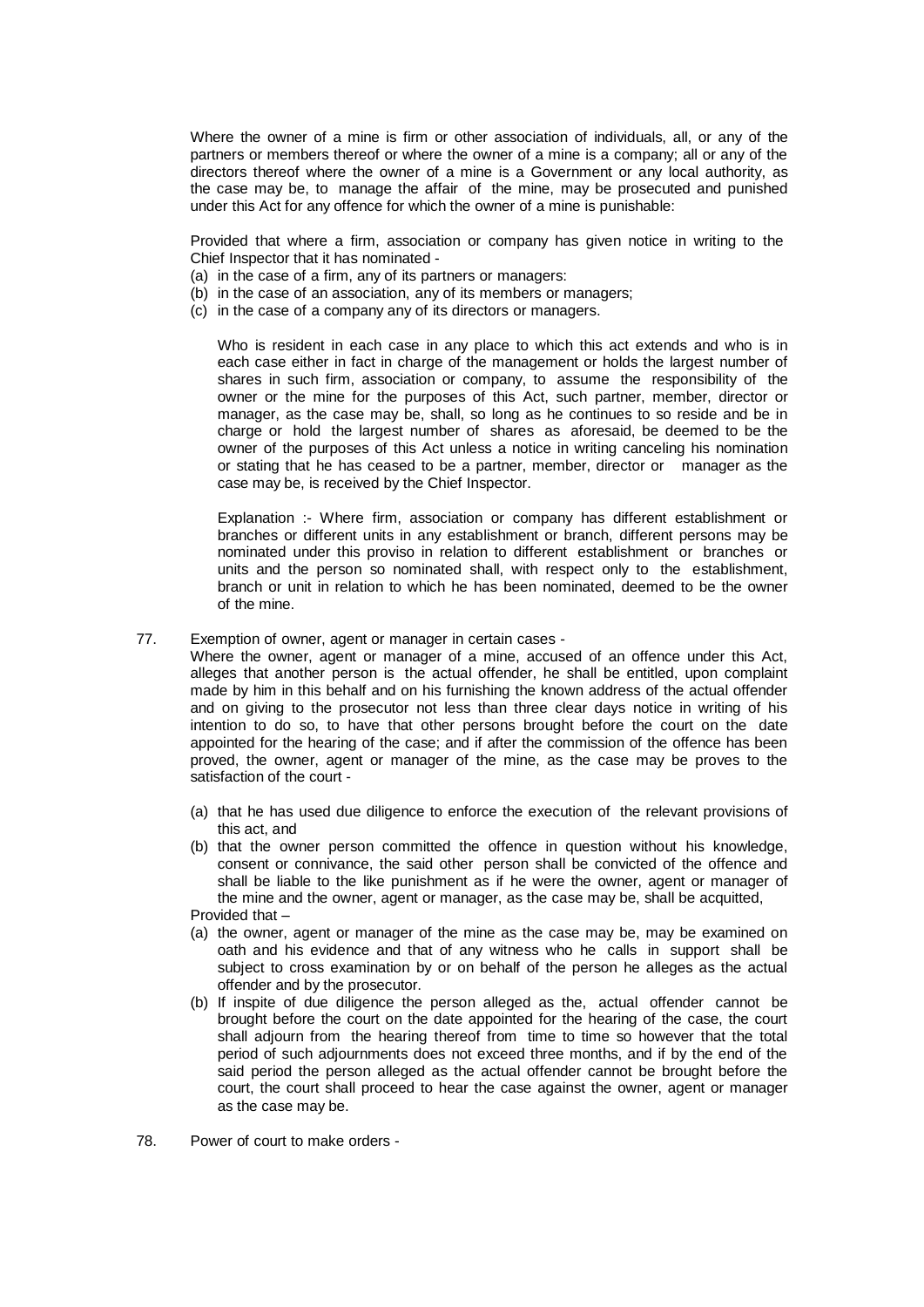- (1) Where the owner, agent or manager of mine is convicted of an offence punishable under this act, the court may in addition to awarding him any punishment by order in writing require him within a period specified in the order which may be extended by the court from time to time on application made in this behalf to take such measures as may be so specified for remedying the matters in respect of which the offence was committed.
- (2) Where an order is made under sub-section(1), the owner, agent or manager of the mine, as the case may be, shall not be the liable under this Act in respect of the continuance of the offence during the period or extended period, if any but if on the expiry of such period or extended period the order of the court has not been fully complied with the owner, agent or manager, as the case may be, shall be deemed to have committed a further offence and shall be punishable with imprisonment for a term which may extend to six months, or with fine which may extend to one hundred rupees for every day after such expiry on which the order has not been complied with, or with both.

## 79. Limitation of prosecutions -

No court shall take cognizance of any offence under this Act, unless complaint thereof has been made –

(i) within six months of the date on which the offence is alleged to have been committed, or

(ii) within six months of the date on which the alleged commission of the offence came to the knowledge of the Inspector, or

(iia) In any case in which the accused is or was a public servant and previous sanction of the Central Government or of the State Government or of any other authority is necessary for taking cognizance of the offence under any law for the time being in force, within three months of the date on which such sanction is received by the Chief Inspector; or

(iii) in any case where a Court of inquiry has been appointed by the Central Government under section 24, within one year after the date of the publication of the report referred to in sub-section(4) of that section, whichever is later.

Explanation - For the purposes of this section –

- (a) In the case of continuing offence, the period of limitation shall be computed with reference to every point of time during which the offence continues,
- (b) Where for the performance of any act time has been extended under this Act, the period of limitation shall be computed from the expiry of the extended period.

## 80. Cognizance of offences –

No court inferior to that of a Metropolitan Magistrate or Judicial Magistrate of the first class shall try any offence under this Act which is alleged to have been committed by any owner, agent or manager of a mine or any offence which is by this Act made punishable with imprisonment. 80A.

- 81. Reference to Committee in lieu of prosecution in certain cases
	- (1) If the court trying any case instituted at the instance of the Chief Inspector or the District Magistrate or of an Inspector under this Act is of opinion that the case is one which should, in lieu of a prosecution, be referred to a Committee it may stay the criminal proceedings and report the matter to the Central Government with a view to such reference being made.
	- (2) On receipt of a report under sub-section(1) the Central Government may refer the case to a Committee or may direct the court to proceed with the trial.

#### **CHAPTER - X MISCELLANEOUS**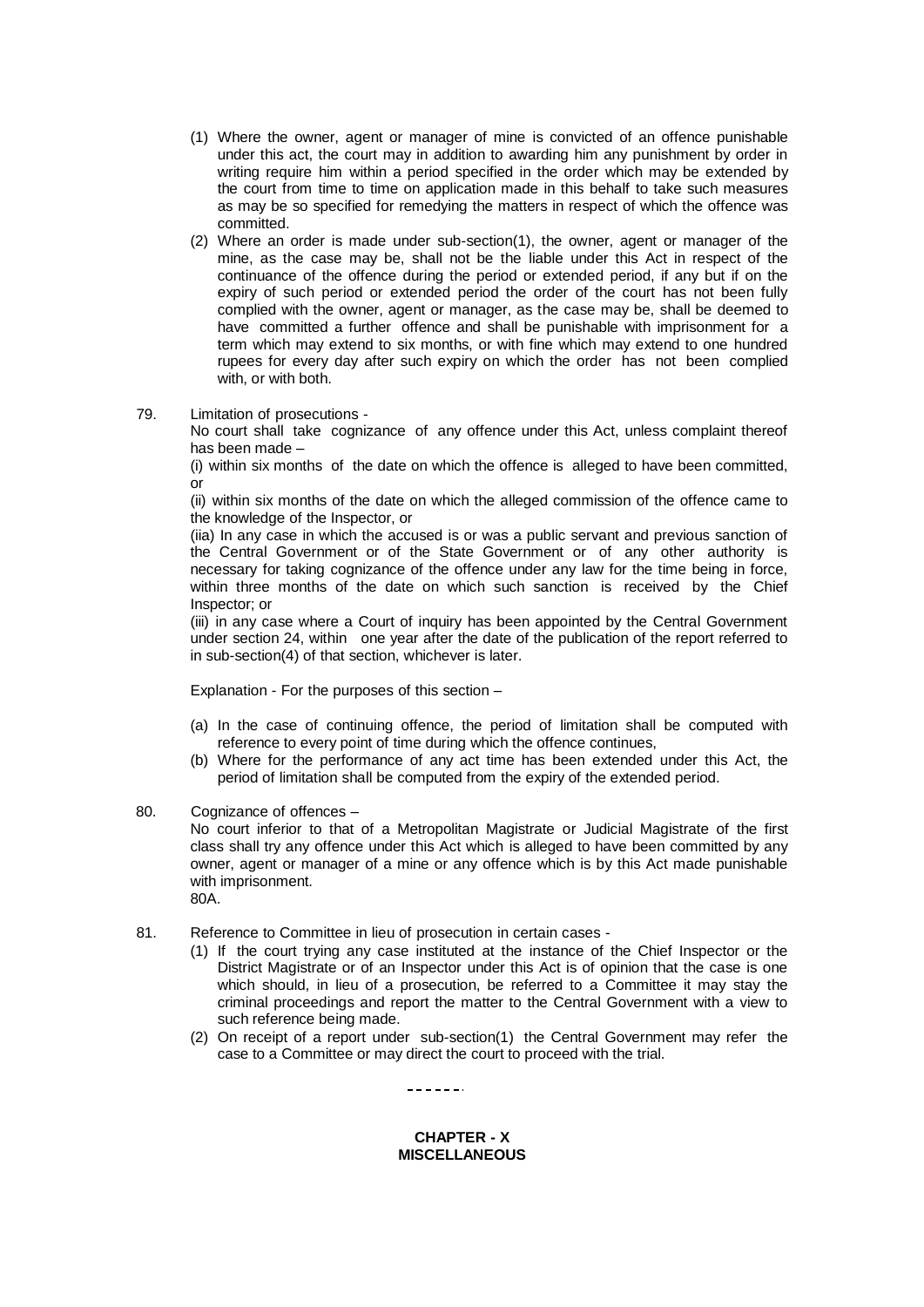82. Decision of question whether a mine is under this Act –

If any question arises as to whether any excavation or working or premises in or adjacent to and belonging to a mine on which any process arcillary to the getting, dressing or preparation for sale or minerals or of coke is being carried on in a mine within the meaning of this Act, the Central Government may decide the question, and a certificate signed by a Secretary to the Central Government shall be conclusive on the point.

- 83. Power to exempt from operation of Act.
	- (1) The Central Government may by notification in the official Gazette, exempt either absolutely or subject to any specified conditions any local area or any mine or group or class of mines or any part of a mine or any class of persons from the operation of all or any of the provisions of this Act or the regulations, rules or bye-laws;

Provided that no local area or mine or group or class of mines shall be exempted from the provisions of section 40 and 45 unless it is also exempted from the operation of all the other provisions of this Act.

(2) The Central Government may, by general or special order and subject to such restrictions as it may think fit to impose authorise the Chief Inspector or any other authority to exempt, subject to any specified conditions, any mine or part thereof from the operation of any of the provisions of the regulations, rules or bye-laws if the Chief Inspector or such authority is of opinion that the conditions in any mine or part thereof are such as to render compliance with such provision unnecessary or impracticable.

- 84. Power to alter on rescind any orders
	- (1) The Central Government may reverse or modify any order passed under this Act.
	- (2) The Chief Inspector may for reasons to be recorded in writing, reverse or modify any order passed by him under this Act or under any regulation, rule or bye-law.
	- (3) No order prejudicial to the owner, agent or manager of a mine shall be made under this section unless such owner, agent or manager has been given a reasonable opportunity of making representation.
- 85. Application of Act to mines belonging to Government This Act shall also apply to mines belonging to the Government.
- 85A. Persons required to give notice etc. legally bound to do so. Every person required to give any notice or to furnish any information to any authority under this Act shall be legally bound to do so within the meaning of section 176 of the Indian Penal Code. (Act 45 of 1860)
- 85B. Signing of returns, notices etc. All returns and notices required to be furnished or given or communications sent by or on behalf of the owner of a mine in connection with the provisions of this Act or any regulation, rule, bye-law or any order made thereunder shall be signed by the owner, agent or manager of the mine or by any person to whom power in this behalf has been delegated by the owner by a power of attorney.
- 85C. No fee or charge to be realised for facilities and conveniences No fee or charge shall be realised from any person employed in a mine in respect of any protective arrangements or facilities to be provided, or any equipment or appliances to be supplied under the provisions of this Act.
- 86. Application of certain provision of Act 63 of 1948 to mines The Central Government may by notification in the official Gazette, direct that the provisions of Chapter III and IV of the Factories Act, 1948 (63 if 1948) shall specified in the notification apply to all mines and the precincts thereof.
- 87. Protection of action taken in good faith -

No suit, prosecution or other legal proceeding whatever shall lie against any person for anything which is in good faith done or intended to be done under this Act.